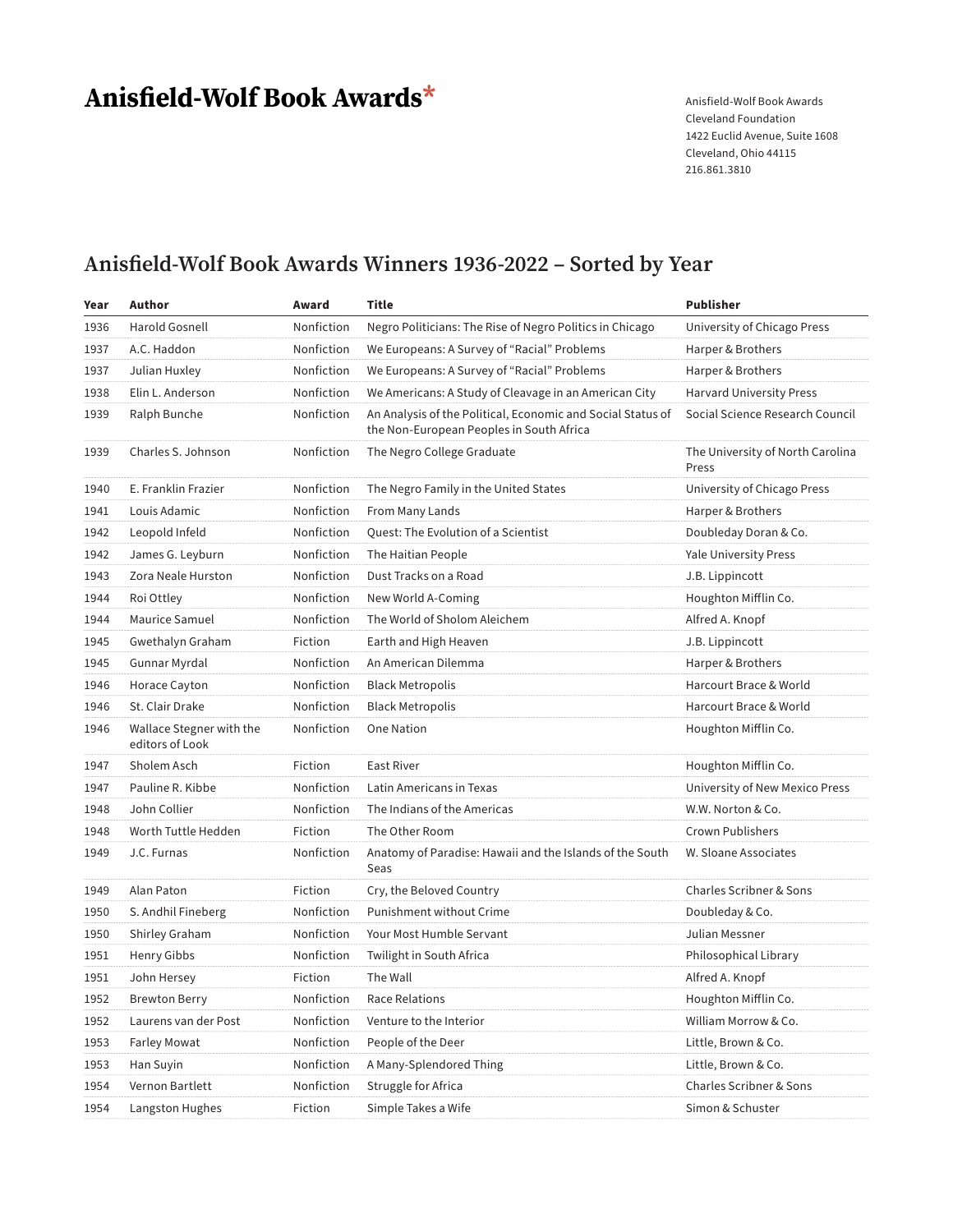| Year | Author                                                  | Award      | Title                                                                                                       | <b>Publisher</b>                           |
|------|---------------------------------------------------------|------------|-------------------------------------------------------------------------------------------------------------|--------------------------------------------|
| 1955 | Oden Meeker                                             | Nonfiction | Report on Africa                                                                                            | Charles Scribner & Sons                    |
| 1955 | Lyle Saunders                                           | Nonfiction | <b>Cultural Differences and Medical Care</b>                                                                | Russell Sage Foundation                    |
| 1956 | John P. Dean                                            | Nonfiction | A Manual of Intergroup Relations                                                                            | University of Chicago Press                |
| 1956 | Alex Rosen                                              | Nonfiction | A Manual of Intergroup Relations                                                                            | University of Chicago Press                |
| 1956 | George W. Shepherd Jr.                                  | Nonfiction | They Wait in Darkness                                                                                       | John Day Co.                               |
| 1957 | Gilberto Freyre                                         | Nonfiction | The Masters and the Slaves: A Study in the Development of Alfred A. Knopf<br><b>Brazilian Civilization</b>  |                                            |
| 1957 | <b>Trevor Huddleston</b>                                | Nonfiction | Naught for Your Comfort                                                                                     | Doubleday & Co.                            |
| 1958 | Jessie B. Sams                                          | Nonfiction | White Mother                                                                                                | McGraw-Hill Book Co.                       |
| 1958 | South African Institute of Race Nonfiction<br>Relations |            | Handbook on Race Relations                                                                                  | Oxford University Press                    |
| 1959 | Martin Luther King Jr.                                  | Nonfiction | Stride Toward Freedom: The Montgomery Story                                                                 | Harper & Brothers                          |
| 1959 | George Eaton Simpson                                    | Nonfiction | Racial and Cultural Minorities                                                                              | Harper & Brothers                          |
| 1959 | J. Milton Yinger                                        | Nonfiction | <b>Racial and Cultural Minorities</b>                                                                       | Harper & Brothers                          |
| 1960 | <b>Basil Davidson</b>                                   | Nonfiction | The Lost Cities of Africa                                                                                   | Little, Brown & Co.                        |
| 1960 | John Haynes Holmes                                      | Nonfiction | I Speak for Myself                                                                                          | Harper & Brothers                          |
| 1961 | E.R. Braithwaite                                        | Nonfiction | To Sir, With Love                                                                                           | Prentice Hall Publishers & Co.             |
| 1961 | Louis E. Lomax                                          | Nonfiction | The Reluctant African                                                                                       | Harper & Brothers                          |
| 1962 | Gina Allen                                              | Fiction    | The Forbidden Man                                                                                           | Chilton                                    |
| 1962 | Dwight L. Dumond                                        | Nonfiction | Antislavery: The Crusade for Freedom in America                                                             | University of Michigan Press               |
| 1962 | John Howard Griffin                                     | Nonfiction | <b>Black Like Me</b>                                                                                        | Houghton Mifflin Co.                       |
| 1963 | Theodosius Dobzhansky                                   | Nonfiction | Mankind Evolving: The Evolution of the Human Species                                                        | <b>Yale University Press</b>               |
| 1964 | Nathan Glazer                                           | Nonfiction | Beyond the Melting Pot: The Negroes, Puerto Ricans, Jews,<br>Italians and Irish of New York City            | M.I.T. Press & Harvard University<br>Press |
| 1964 | Harold R. Isaacs                                        | Nonfiction | The New World of Negro Americans                                                                            | John Day Co.                               |
| 1964 | Daniel P. Moynihan                                      | Nonfiction | Beyond the Melting Pot: The Negroes, Puerto Ricans, Jews,<br>Italians and Irish of New York City            | M.I.T. Press & Harvard University<br>Press |
| 1964 | Bernhard E. Olson                                       | Nonfiction | Faith and Prejudice                                                                                         | <b>Yale University Press</b>               |
| 1965 | Milton M. Gordon                                        | Nonfiction | Assimilation in American Life: The Role of Race, Religion<br>and National Origins                           | <b>Oxford University Press</b>             |
| 1965 | James M. McPherson                                      | Nonfiction | The Struggle for Equality: Abolitionists and the Negro<br>in the Civil War and Reconstruction               | <b>Princeton University Press</b>          |
| 1965 | Abram L. Sachar                                         | Nonfiction | A History of the Jews                                                                                       | Alfred A. Knopf                            |
| 1965 | James W. Silver                                         | Nonfiction | Mississippi: The Closed Society                                                                             | Harcourt Brace & World                     |
| 1966 | H.C. Baldry                                             | Nonfiction | The Unity of Mankind in Greek Thought                                                                       | <b>Cambridge University Press</b>          |
| 1966 | Claude Brown                                            | Nonfiction | Manchild in the Promised Land                                                                               | Macmillan Publishing Co.                   |
| 1966 | Alex Haley                                              | Nonfiction | The Autobiography of Malcolm X                                                                              | <b>Grove Press</b>                         |
| 1966 | Amram Scheinfeld                                        | Nonfiction | Your Heredity and Environment                                                                               | J.B. Lippincott                            |
| 1966 | Malcolm X                                               | Nonfiction | The Autobiography of Malcolm X                                                                              | <b>Grove Press</b>                         |
| 1967 | David Brion Davis                                       | Nonfiction | The Problem of Slavery in Western Culture                                                                   | <b>Cornell University Press</b>            |
| 1967 | Oscar Lewis                                             | Nonfiction | La Vida                                                                                                     | Random House                               |
| 1968 | Norman Cohn                                             | Nonfiction | Warrant for Genocide: The Myth of the Jewish World-<br>Conspiracy and "The Protocols of the Elders of Zion" | Harper & Row                               |
| 1968 | Robert Coles                                            | Nonfiction | Children of Crisis: A Study of Courage and Fear                                                             | Little, Brown & Co.                        |
| 1968 | Raul Hilberg                                            | Nonfiction | The Destruction of the European Jews                                                                        | Quadrangle                                 |
| 1968 | Erich Kahler                                            | Nonfiction | The Jews Among the Nations                                                                                  | Ungar                                      |
|      |                                                         |            |                                                                                                             |                                            |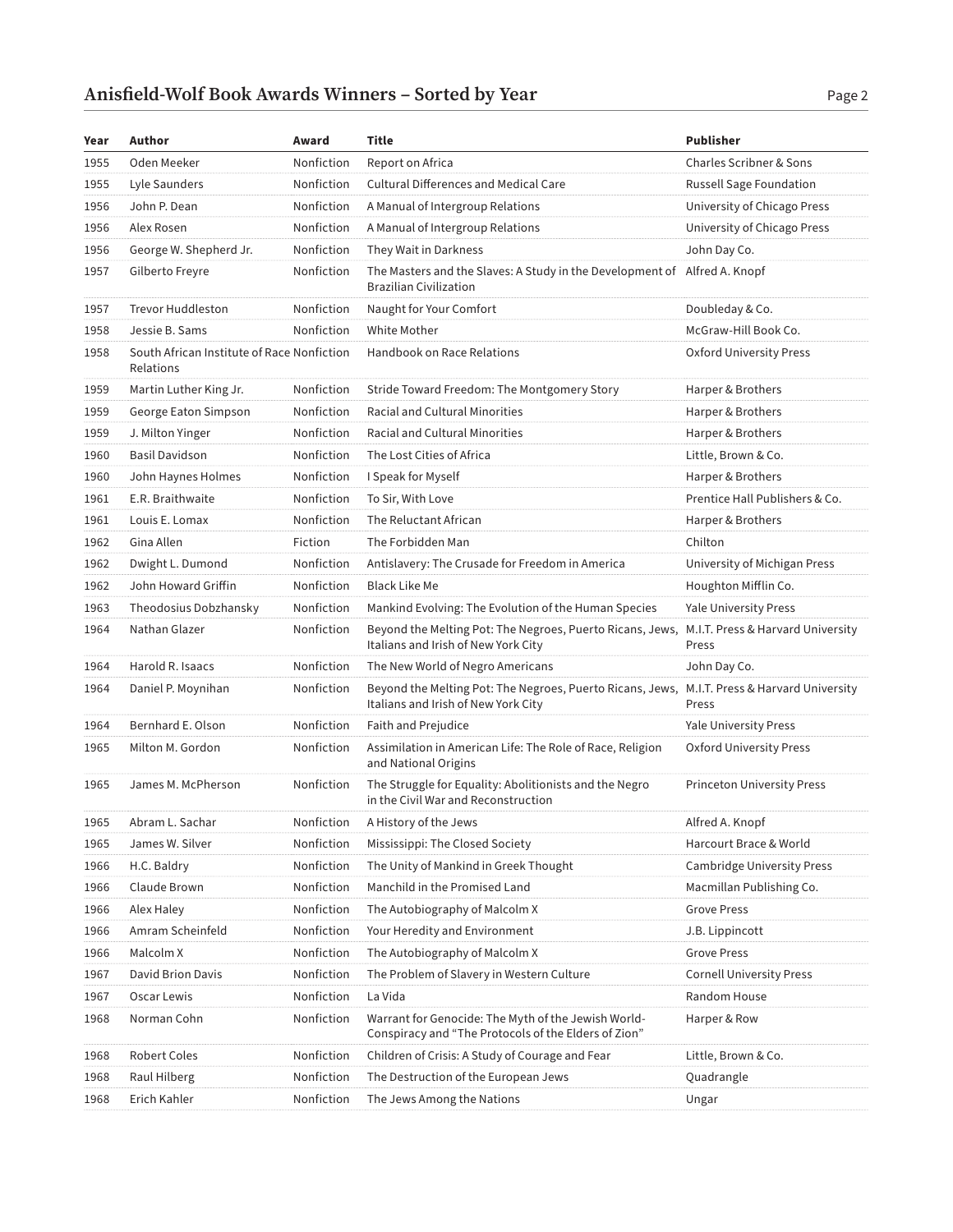| Year | Author                     | Award      | Title                                                                                                                   | <b>Publisher</b>                   |
|------|----------------------------|------------|-------------------------------------------------------------------------------------------------------------------------|------------------------------------|
| 1969 | E. Earl Baughman           | Nonfiction | Negro and White Children: A Psychological Study in<br>the Rural South                                                   | <b>Academic Press</b>              |
| 1969 | Gwendolyn Brooks           | Fiction    | In the Mecca                                                                                                            | Harper & Row                       |
| 1969 | W. Grant Dahlstrom         | Nonfiction | Negro and White Children: A Psychological Study in the<br><b>Rural South</b>                                            | <b>Academic Press</b>              |
| 1969 | Leonard Dinnerstein        | Nonfiction | The Leo Frank Case                                                                                                      | Columbia University Press          |
| 1969 | <b>Stuart Levine</b>       | Nonfiction | The American Indian Today                                                                                               | Everett/Edwards                    |
| 1969 | Nancy O. Lurie             | Nonfiction | The American Indian Today                                                                                               | Everett/Edwards                    |
| 1970 | Dan T. Carter              | Nonfiction | Scottsboro                                                                                                              | Louisiana State University Press   |
| 1970 | Vine Deloria Jr.           | Nonfiction | Custer Died for Your Sins: An Indian Manifesto                                                                          | Macmillan Publishing Co.           |
| 1970 | <b>Florestan Fernandes</b> | Nonfiction | The Negro in Brazilian Society                                                                                          | Columbia University Press          |
| 1970 | Audrie Girdner             | Nonfiction | The Great Betrayal: The Evacuation of the Japanese-<br>Americans During World War II                                    | Macmillan Publishing Co.           |
| 1970 | Anne Loftis                | Nonfiction | The Great Betrayal: The Evacuation of the Japanese-<br>Americans During World War II                                    | Macmillan Publishing Co.           |
| 1971 | Robert W. July             | Nonfiction | A History of the African People                                                                                         | <b>Charles Scribner &amp; Sons</b> |
| 1971 | Carleton Mabee             | Nonfiction | Black Freedom: The Nonviolent Abolitionists from 1830<br>through the Civil War                                          | Macmillan Publishing Co.           |
| 1971 | <b>Stan Steiner</b>        | Nonfiction | La Raza: The Mexican Americans                                                                                          | Harper & Row                       |
| 1971 | Anthony F.C. Wallace       | Nonfiction | The Death and Rebirth of the Seneca                                                                                     | Alfred A. Knopf                    |
| 1972 | George M. Fredrickson      | Nonfiction | The Black Image in the White Mind: The Debate on Afro-<br>American Character and Destiny, 1817-1914                     | Harper & Row                       |
| 1972 | John S. Haller Jr.         | Nonfiction | Outcasts from Evolution: Scientific Attitudes of Racial<br>Inferiority, 1859-1900                                       | University of Illinois Press       |
| 1972 | David Loye                 | Nonfiction | The Healing of a Nation                                                                                                 | W.W. Norton & Co.                  |
| 1972 | Naboth Mokgatle            | Nonfiction | The Autobiography of an Unknown South African                                                                           | University of California Press     |
| 1972 | Donald L. Robinson         | Nonfiction | Slavery in the Structure of American Politics, 1765-1820                                                                | Harcourt Brace Jovanovich          |
| 1973 | Pat Conroy                 | Nonfiction | The Water is Wide                                                                                                       | Houghton Mifflin & Co.             |
| 1973 | <b>Betty Fladeland</b>     | Nonfiction | Men & Brothers: Anglo-American Antislavery Cooperation                                                                  | University of Illinois Press       |
| 1973 | Lee Rainwater              | Nonfiction | <b>Behind Ghetto Walls</b>                                                                                              | Aldine Publishing Co.              |
| 1974 | Charles Duguid             | Nonfiction | Doctor and the Aborigines                                                                                               | <b>Rigby Limited</b>               |
| 1974 | Michel Fabre               | Nonfiction | The Unfinished Quest of Richard Wright                                                                                  | William Morrow & Co.               |
| 1974 | Albie Sachs                | Nonfiction | Justice in South Africa                                                                                                 | University of California Press     |
| 1974 | Louis Snyder               | Nonfiction | The Dreyfus Case                                                                                                        | <b>Rutgers University Press</b>    |
| 1975 | Eugene D. Genovese         | Nonfiction | Roll, Jordan, Roll                                                                                                      | Pantheon Books                     |
| 1975 | Leon Poliakov              | Nonfiction | The Aryan Myth                                                                                                          | <b>Basic Books</b>                 |
| 1976 | Lucy S. Dawidowicz         | Nonfiction | The War Against the Jews, 1933–1945                                                                                     | Holt, Rinehart & Winston           |
| 1976 | <b>Thomas Kiernan</b>      | Nonfiction | The Arabs                                                                                                               | Little, Brown & Co.                |
| 1976 | Raphael Patai              | Nonfiction | The Myth of the Jewish Race                                                                                             | <b>Charles Scribner &amp; Sons</b> |
| 1976 | Jennifer P. Wing           | Nonfiction | The Myth of the Jewish Race                                                                                             | Charles Scribner & Sons            |
| 1977 | Richard Kluger             | Nonfiction | Simple Justice: The History of Brown v. Board of Education Alfred A. Knopf<br>and Black America's Struggle for Equality |                                    |
| 1977 | Michi Weglyn               | Nonfiction | Years of Infamy: The Untold Story of America's<br><b>Concentration Camps</b>                                            | William Morrow & Co.               |
| 1978 | Allan Chase                | Nonfiction | The Legacy of Malthus: The Social Costs of the New<br>Scientific Racism                                                 | Alfred A. Knopf                    |
| 1978 | Maxine Hong Kingston       | Nonfiction | The Woman Warrior                                                                                                       | Alfred A. Knopf                    |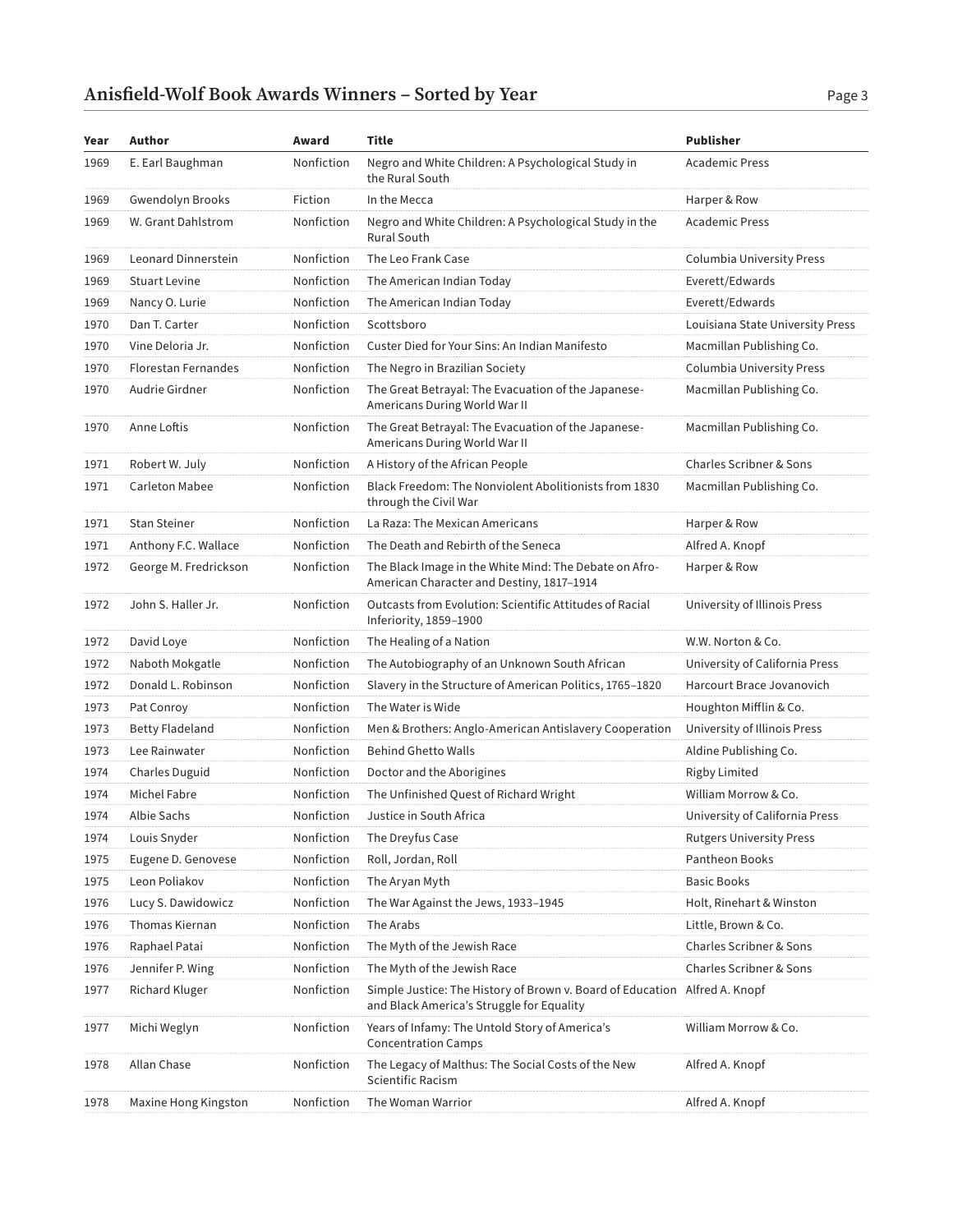| Year | Author                 | Award      | <b>Title</b>                                                                                                                                                                        | <b>Publisher</b>                                                 |
|------|------------------------|------------|-------------------------------------------------------------------------------------------------------------------------------------------------------------------------------------|------------------------------------------------------------------|
| 1979 | Phillip V. Tobias, ed. | Nonfiction | The Bushmen: San Hunters and Herders of Southern Africa Human & Rousseau                                                                                                            |                                                                  |
| 1980 | Urie Bronfenbrenner    | Nonfiction | The Ecology of Human Development                                                                                                                                                    | <b>Harvard University Press</b>                                  |
| 1980 | Richard Borshay Lee    | Fiction    | The Kung San: Men, Women and Work in a Foraging Society Cambridge University Press                                                                                                  |                                                                  |
| 1981 | Carol Beckwith         | Nonfiction | Maasai                                                                                                                                                                              | Harry N. Abrams                                                  |
| 1981 | Jamake Highwater       | Nonfiction | Song From the Earth                                                                                                                                                                 | Little, Brown & Co.                                              |
| 1981 | Tepilit Ole Saitoti    | Nonfiction | Maasai                                                                                                                                                                              | Harry N. Abrams                                                  |
| 1982 | Geoffrey G. Field      | Nonfiction | Evangelist of Race                                                                                                                                                                  | Columbia University Press                                        |
| 1982 | Peter John Powell      | Nonfiction | People of the Sacred Mountain                                                                                                                                                       | Harper & Row                                                     |
| 1983 | Richard Rodriguez      | Nonfiction | Hunger of Memory                                                                                                                                                                    | David R. Godine                                                  |
| 1983 | Wole Soyinka           | Nonfiction | Ake: The Years of Childhood                                                                                                                                                         | Random House                                                     |
| 1984 | Jose Alcina Franch     | Nonfiction | Pre-Columbian Art                                                                                                                                                                   | Harry N. Abrams                                                  |
| 1984 | Humbert S. Nelli       | Nonfiction | From Immigrants to Ethnics: The Italian Americans                                                                                                                                   | Oxford University Press                                          |
| 1985 | Breyten Breytenbach    | Fiction    | Mouroir: Mirrornotes of a Novel                                                                                                                                                     | Farrar, Strauss & Giroux                                         |
| 1985 | David S. Wyman         | Nonfiction | The Abandonment of the Jews                                                                                                                                                         | <b>Pantheon Books</b>                                            |
| 1986 | Clifford Bahnimptewa   | Nonfiction | Kachinas: A Hopi Artist's Documentary                                                                                                                                               | <b>Northland Press</b>                                           |
| 1986 | Donald Alexander Downs | Nonfiction | Nazis in Skokie: Freedom, Community and the First<br>Amendment                                                                                                                      | Notre Dame University Press                                      |
| 1986 | James North            | Nonfiction | Freedom Rising: Life Under Apartheid Through the<br>Eyes of an American on a Four-Year Clandestine Journey<br>Through Southern Africa                                               | Macmillan Publishing Co.                                         |
| 1986 | <b>Barton Wright</b>   | Nonfiction | Kachinas: A Hopi Artist's Documentary                                                                                                                                               | <b>Northland Press</b>                                           |
| 1987 | Arnold Rampersad       | Nonfiction | The Life of Langston Hughes                                                                                                                                                         | Oxford University Press                                          |
| 1987 | Gail Sheehy            | Nonfiction | Spirit of Survival                                                                                                                                                                  | William Morrow & Co.                                             |
| 1988 | Jeffrey Jay Foxx       | Nonfiction | Living Maya                                                                                                                                                                         | Harry N. Abrams                                                  |
| 1988 | Nadine Gordimer        | Fiction    | A Sport of Nature                                                                                                                                                                   | Alfred A. Knopf                                                  |
| 1988 | Walter F. Morris Jr.   | Nonfiction | Living Maya                                                                                                                                                                         | Harry N. Abrams                                                  |
| 1988 | Toni Morrison          | Fiction    | <b>Beloved</b>                                                                                                                                                                      | Alfred A. Knopf                                                  |
| 1988 | Abigail M. Thernstrom  | Nonfiction | Whose Votes Count? Affirmative Action and Minority Voting Harvard University Press<br>Rights                                                                                        |                                                                  |
| 1989 | Taylor Branch          | Nonfiction | Parting the Waters: America in the King Years, 1954-63                                                                                                                              | Simon & Schuster                                                 |
| 1989 | Henry Louis Gates Jr.  | Nonfiction | The Schomburg Library of Nineteenth-Century Black<br>Women Writers (30 volumes)                                                                                                     | Oxford University Press                                          |
| 1989 | George Lipsitz         |            | Nonfiction A Life in the Struggle: Ivory Perry and the Culture of<br>Opposition                                                                                                     | <b>Temple University Press</b>                                   |
| 1989 | Peter Sutton           | Nonfiction | Dreamings: The Art of Aboriginal Australia                                                                                                                                          | George Braziller                                                 |
| 1990 | Hugh Honour            | Nonfiction | The Image of the Black in Western Art From the American<br>Revolution to World War I, Vol. 4, Part 1, Slaves and<br>Liberators, and Vol. 4, Part 2, Black<br>Models and White Myths | Menil Foundation in association<br>with Harvard University Press |
| 1990 | Dolores Kendrick       | Fiction    | The Women of Plums: Poems in the Voices of Slave Women William Morrow & Co.                                                                                                         |                                                                  |
| 1991 | Carol Beckwith         | Nonfiction | African Ark: People and Ancient Cultures of Ethiopia and the Harry N. Abrams<br>Horn of Africa                                                                                      |                                                                  |
| 1991 | Angela Fisher          | Nonfiction | African Ark: People and Ancient Cultures of Ethiopia and the Harry N. Abrams<br>Horn of Africa                                                                                      |                                                                  |
| 1991 | Walter A. Jackson      | Nonfiction | Gunnar Myrdal and America's Conscience: Social<br>Engineering and Racial Liberalism, 1938-1987                                                                                      | University of North Carolina Press                               |
| 1991 | Forrest G. Wood        | Nonfiction | The Arrogance of Faith: Christianity and Race in America<br>From the Colonial Era to the Twentieth Century                                                                          | Alfred A. Knopf                                                  |
| 1992 | Ralph Ellison          | Landmark   | Invisible Man (1952)                                                                                                                                                                | Random House                                                     |
| 1992 | Melissa Faye Greene    | Nonfiction | Praying for Sheetrock                                                                                                                                                               | Addison-Wesley                                                   |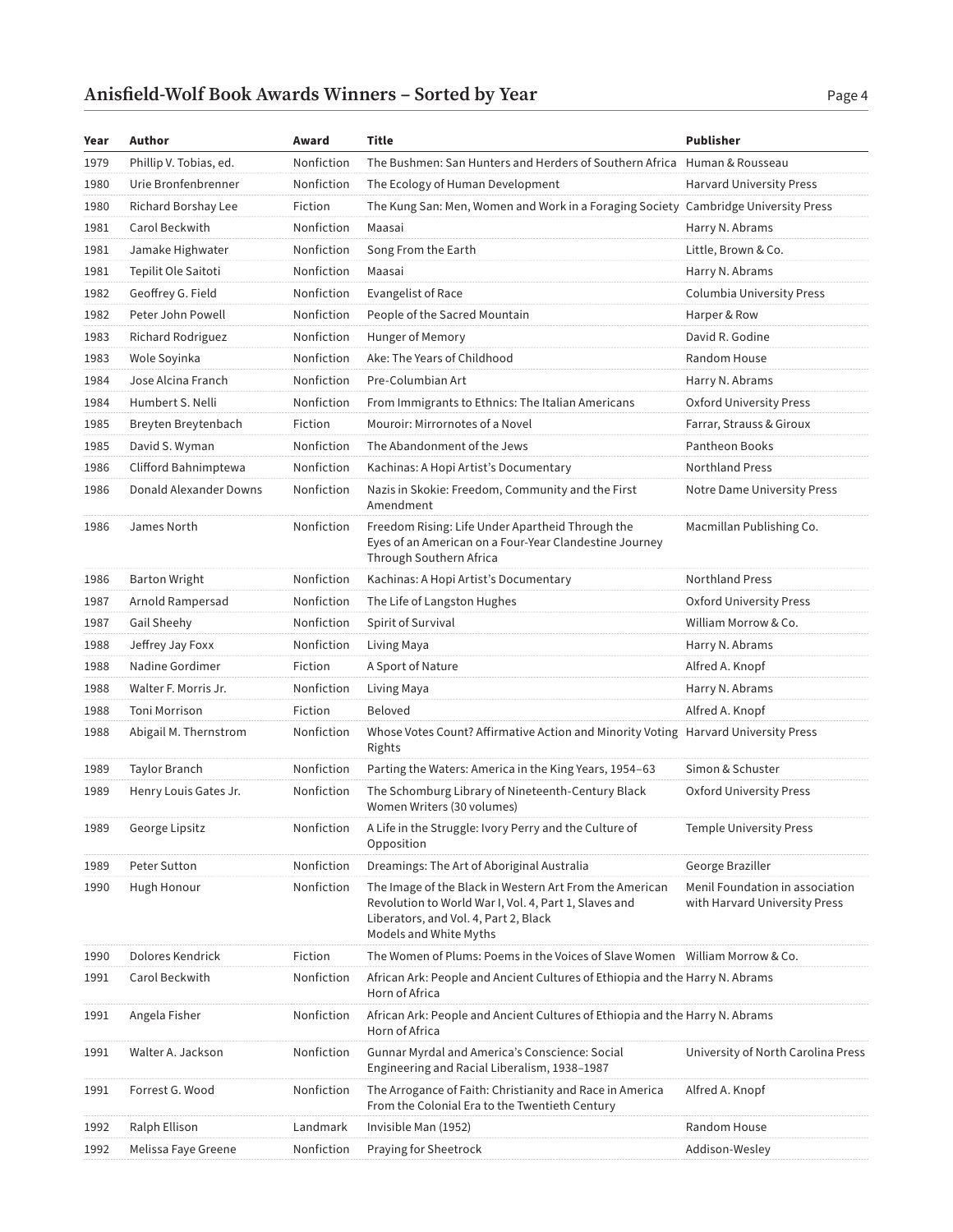#### Anisfield-Wolf Book Awards Winners – Sorted by Year Page 5

| Year | Author                     | Award      | Title                                                                         | Publisher                          |
|------|----------------------------|------------|-------------------------------------------------------------------------------|------------------------------------|
| 1992 | Peter Hayes, ed.           | Nonfiction | Lessons and Legacies: The Meaning of the Holocaust<br>in a Changing World     | Northwestern University Press      |
| 1992 | Elaine Mensh               | Nonfiction | The IQ Mythology: Class, Race, Gender and Inequality                          | Southern Illinois University Press |
| 1992 | Harry Mensh                | Nonfiction | The IQ Mythology: Class, Race, Gender and Inequality                          | Southern Illinois University Press |
| 1992 | Marilyn Nelson Waniek      | Nonfiction | The Homeplace                                                                 | Louisiana State University Press   |
| 1993 | Kwame Anthony Appiah       | Nonfiction | In My Father's House                                                          | Oxford University Press            |
| 1993 | Sandra Cisneros            | Fiction    | Woman Hollering Creek and Other Stories                                       | Random House                       |
| 1993 | Marija Gimbutas            | Fiction    | The Civilization of the Goddess                                               | Harper San Francisco               |
| 1994 | Judith Ortiz Cofer         | Fiction    | The Latin Deli                                                                | The University of Georgia Press    |
| 1994 | David Levering Lewis       | Nonfiction | W.E.B. Du Bois: Biography of a Race, 1868-1919                                | Henry Holt and Co.                 |
| 1994 | Ronald Takaki              | Nonfiction | A Different Mirror                                                            | Little, Brown & Co.                |
| 1995 | Reginald Gibbons           | Fiction    | Sweetbitter                                                                   | <b>Broken Moon Press</b>           |
| 1995 | <b>Brent Staples</b>       | Nonfiction | Parallel Time: Growing Up in Black and White                                  | Pantheon Books                     |
| 1995 | William H. Tucker          | Nonfiction | The Science and Politics of Racial Research                                   | University of Illinois Press       |
| 1996 | <b>Madison Smartt Bell</b> | Fiction    | All Souls' Rising                                                             | Pantheon                           |
| 1996 | Jonathan Kozol             | Nonfiction | Amazing Grace                                                                 | Crown Publishers                   |
| 1996 | Dorothy West               | Lifetime   |                                                                               |                                    |
| 1997 | Jamaica Kincaid            | Fiction    | The Autobiography of My Mother                                                | Farrar, Strauss & Giroux           |
| 1997 | James McBride              | Nonfiction | The Color of Water                                                            | Putnam                             |
| 1997 | Albert L. Murray           | Lifetime   |                                                                               |                                    |
| 1998 | Toi Derricotte             | Nonfiction | The Black Notebooks                                                           | W.W. Norton & Co.                  |
| 1998 | <b>Walter Mosley</b>       | Fiction    | Always Outnumbered, Always Outgunned                                          | W.W. Norton & Co.                  |
| 1998 | <b>Gordon Parks</b>        | Lifetime   |                                                                               |                                    |
| 1999 | <b>Russell Banks</b>       | Fiction    | Cloudsplitter                                                                 | HarperCollins                      |
| 1999 | John Hope Franklin         | Lifetime   |                                                                               |                                    |
| 1999 | John Lewis                 | Nonfiction | Walking With the Wind: A Memoir of the Movement                               | Simon & Schuster                   |
| 2000 | Ernest J. Gaines           | Lifetime   |                                                                               |                                    |
| 2000 | Chang-rae Lee              | Fiction    | A Gesture Life                                                                | <b>Riverhead Books</b>             |
| 2000 | Edward W. Said             | Nonfiction | Out of Place                                                                  | Alfred A. Knopf                    |
| 2001 | Lucille Clifton            | Lifetime   |                                                                               |                                    |
| 2001 | David Levering Lewis       | Nonfiction | W.E.B. Du Bois: The Fight for Equality and the<br>American Century, 1919-1963 | Henry Holt and Co.                 |
| 2001 | F.X. Toole                 | Nonfiction | Rope Burns: Stories from the Corner                                           | <b>Ecco Press/HarperCollins</b>    |
| 2002 | Quincy Jones               | Nonfiction | Q: The Autobiography of Quincy Jones                                          | Doubleday                          |
| 2002 | Vernon E. Jordan Jr.       | Nonfiction | Vernon Can Read                                                               | <b>Public Affairs</b>              |
| 2002 | Colson Whitehead           | Fiction    | John Henry Days                                                               | Doubleday                          |
| 2002 | Jay Wright                 | Lifetime   |                                                                               |                                    |
| 2003 | Stephen L. Carter          | Fiction    | The Emperor of Ocean Park                                                     | Alfred A. Knopf                    |
| 2003 | Adrienne Kennedy           | Lifetime   |                                                                               |                                    |
| 2003 | Samantha Power             | Nonfiction | A Problem From Hell: America and the Age of Genocide                          | New Republic/Basic Books           |
| 2003 | Reetika Vazirani           | Fiction    | World Hotel                                                                   | <b>Copper Canyon Press</b>         |
| 2004 | Ira Berlin                 | Nonfiction | Generations of Captivity: A History of African-American<br>Slaves             | Harvard University Press           |
| 2004 | Edward P. Jones            | Nonfiction | The Known World                                                               | Amistad Press/HarperCollins        |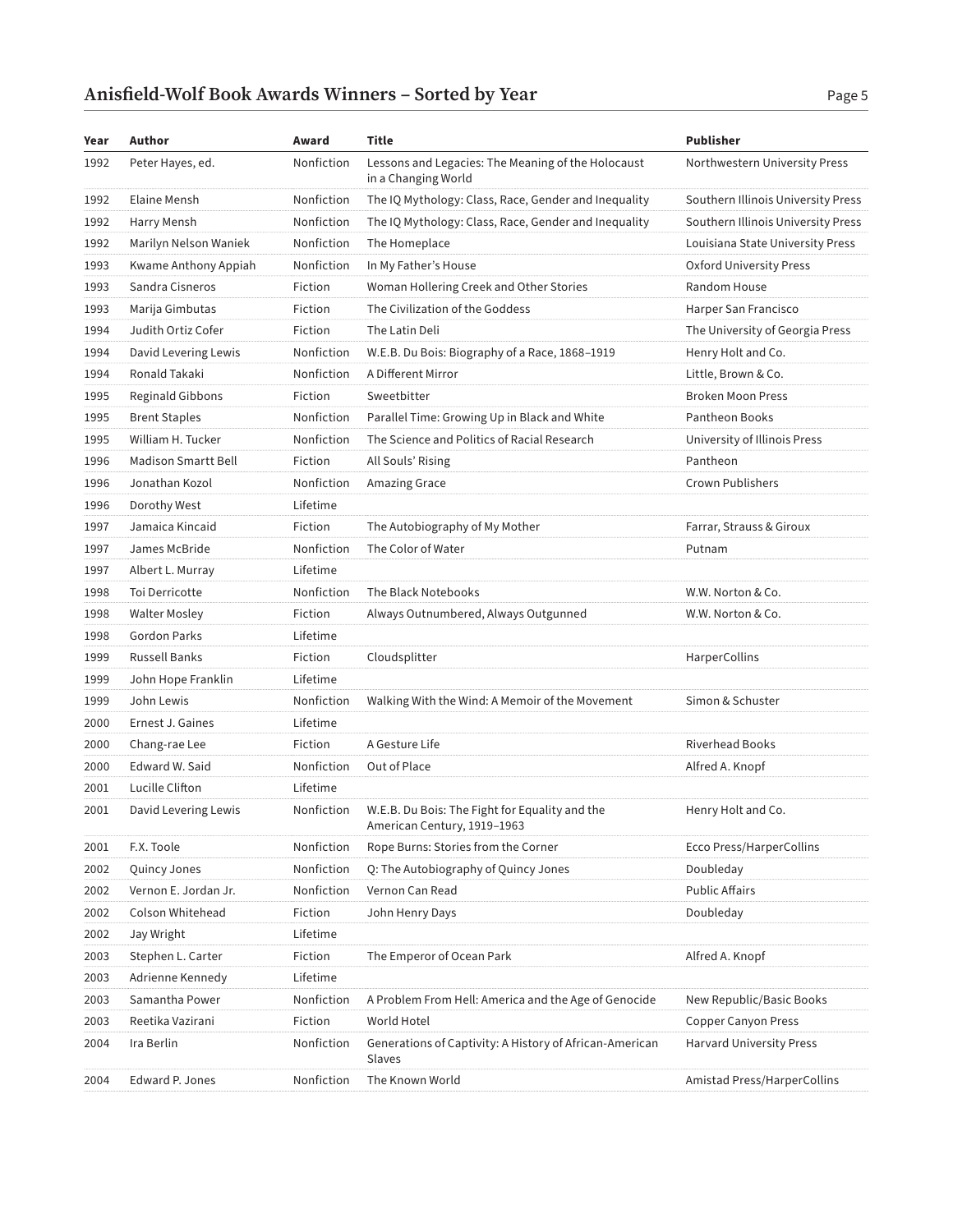| Year | Author                   | Award      | Title                                                                                 | <b>Publisher</b>                |
|------|--------------------------|------------|---------------------------------------------------------------------------------------|---------------------------------|
| 2004 | Adrian Nicole LeBlanc    | Nonfiction | Random Family: Love, Drugs, Trouble, and Coming of Age in Scribner<br>the Bronx       |                                 |
| 2004 | Derek Walcott            | Lifetime   |                                                                                       |                                 |
| 2005 | <b>Edwidge Danticat</b>  | Fiction    | The Dew Breaker                                                                       | Alfred A. Knopf                 |
| 2005 | A. Van Jordan            | Nonfiction | M.A.C.N.O.L.I.A                                                                       | W.W. Norton & Co.               |
| 2005 | Geoffrey C. Ward         | Nonfiction | Unforgivable Blackness: The Rise and Fall of Jack Johnson Alfred A. Knopf             |                                 |
| 2005 | August Wilson            | Lifetime   |                                                                                       |                                 |
| 2006 | William Demby            | Lifetime   |                                                                                       |                                 |
| 2006 | Jill Lepore              | Nonfiction | New York Burning: Liberty, Slavery, and Conspiracy in<br>Eighteenth-Century Manhattan | Alfred A. Knopf                 |
| 2006 | Zadie Smith              | Fiction    | On Beauty                                                                             | Penguin Press                   |
| 2007 | Chimamanda Ngozi Adichie | Fiction    | Half of a Yellow Sun                                                                  | Alfred A. Knopf                 |
| 2007 | Taylor Branch            | Lifetime   |                                                                                       |                                 |
| 2007 | Martha Collins           | Nonfiction | <b>Blue Front</b>                                                                     | <b>Graywolf Press</b>           |
| 2007 | Scott Reynolds Nelson    | Nonfiction | Steel Drivin' Man, The Untold Story of an American Legend                             | <b>Oxford University Press</b>  |
| 2008 | Ayaan Hirsi Ali          | Nonfiction | Infidel                                                                               | <b>Free Press</b>               |
| 2008 | Junot Díaz               | Fiction    | The Brief Wondrous Life of Oscar Wao                                                  | <b>Riverhead Books</b>          |
| 2008 | Mohsin Hamid             | Fiction    | The Reluctant Fundamentalist                                                          | Harcourt                        |
| 2008 | William Melvin Kelley    | Lifetime   |                                                                                       |                                 |
| 2009 | Louise Erdrich           | Fiction    | The Plague of Doves                                                                   | <b>HarperCollins</b>            |
| 2009 | Annette Gordon-Reed      | Nonfiction | The Hemingses of Monticello                                                           | W.W. Norton & Co.               |
| 2009 | Nam Le                   | Fiction    | The Boat                                                                              | Alfred A. Knopf                 |
| 2009 | Paule Marshall           | Lifetime   |                                                                                       |                                 |
| 2010 | Elizabeth Alexander      | Lifetime   |                                                                                       |                                 |
| 2010 | Kamila Shamsie           | Fiction    | <b>Burnt Shadows</b>                                                                  | Picador                         |
| 2010 | William Julius Wilson    | Lifetime   |                                                                                       |                                 |
| 2010 | Oprah Winfrey            | Lifetime   |                                                                                       |                                 |
| 2011 | David Eltis              | Nonfiction | Atlas of the Transatlantic Slave Trade                                                | <b>Yale University Press</b>    |
| 2011 | Nicole Krauss            | Fiction    | <b>Great House</b>                                                                    | W.W. Norton & Co.               |
| 2011 | David Richardson         | Nonfiction | Atlas of the Transatlantic Slave Trade                                                | <b>Yale University Press</b>    |
| 2011 | Mary Helen Stefaniak     | Fiction    | The Cailiffs of Baghdad, Georgia                                                      | W.W. Norton & Co.               |
| 2011 | John Edgar Wideman       | Lifetime   |                                                                                       |                                 |
| 2011 | Isabel Wilkerson         | Nonfiction | The Warmth of Other Suns                                                              | Random House                    |
| 2012 | David Blight             | Nonfiction | American Oracle: The Civil War in the Civil Rights Era                                | <b>Harvard University Press</b> |
| 2012 | Esi Edugyan              | Fiction    | Half-Blood Blues: A Novel                                                             | Picador                         |
| 2012 | Arnold Rampersad         | Lifetime   |                                                                                       |                                 |
| 2012 | David Livingstone Smith  | Nonfiction | Less Than Human: Why We Demean, Enslave, and<br><b>Exterminate Others</b>             | St. Martin's Press              |
| 2013 | Eugene Gloria            | Fiction    | My Favorite Warlord                                                                   | Penguin Group                   |
| 2013 | Laird Hunt               | Fiction    | Kind One                                                                              | <b>Coffee House Press</b>       |
| 2013 | <b>Kevin Powers</b>      | Fiction    | The Yellow Birds                                                                      | Little, Brown & Co.             |
| 2013 | Andrew Solomon           | Nonfiction | Far From the Tree                                                                     | Scribner                        |
| 2013 | Wole Soyinka             | Lifetime   |                                                                                       |                                 |
| 2014 | <b>Wilson Harris</b>     | Lifetime   |                                                                                       |                                 |
| 2014 | George Laming            | Lifetime   |                                                                                       |                                 |
| 2014 | Anthony Marra            | Fiction    | A Constellation of Vital Phenomena                                                    | Hogarth                         |
| 2014 | Adrian Matejka           | Fiction    | The Big Smoke                                                                         | Penguin Books                   |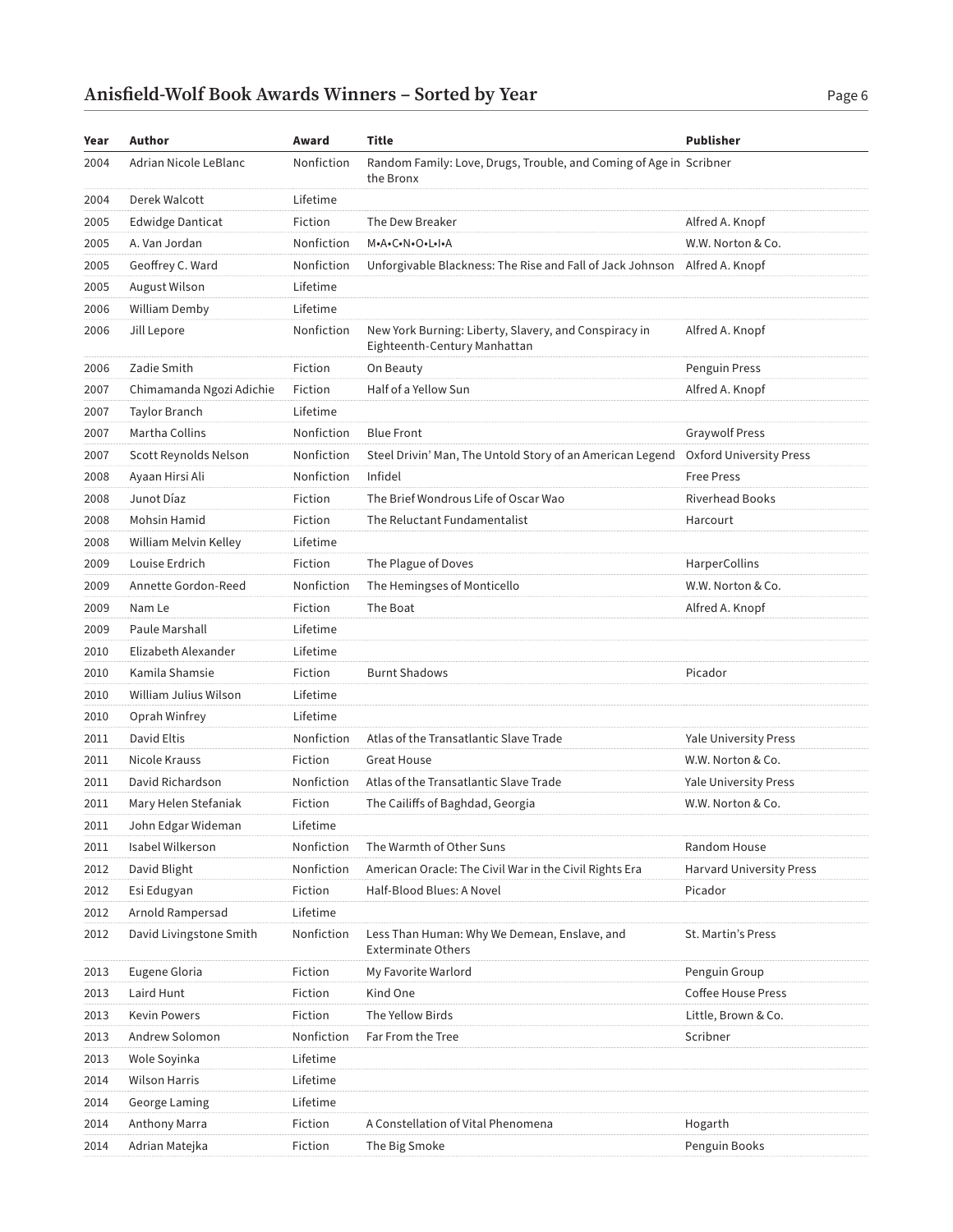| Year | Author                   | Award      | <b>Title</b>                                                                         | <b>Publisher</b>                |
|------|--------------------------|------------|--------------------------------------------------------------------------------------|---------------------------------|
| 2014 | Ari Shavit               | Nonfiction | My Promised Land                                                                     | Spiegel & Grau                  |
| 2015 | Jericho Brown            | Poetry     | The New Testament                                                                    | <b>Copper Canyon Press</b>      |
| 2015 | Marilyn Chin             | Poetry     | <b>Hard Love Province</b>                                                            | W.W. Norton & Co.               |
| 2015 | <b>David Brion Davis</b> | Lifetime   |                                                                                      |                                 |
| 2015 | Richard S. Dunn          | Nonfiction | A Tale of Two Plantations: Slave Life and Labor in Jamaica<br>and Virginia           | <b>Harvard University Press</b> |
| 2015 | Marlon James             | Fiction    | A Brief History of Seven Killings                                                    | <b>Riverhead Books</b>          |
| 2016 | Lillian Faderman         | Nonfiction | The Gay Revolution: The Story of the Struggle                                        | Simon & Schuster                |
| 2016 | <b>Mary Morris</b>       | Fiction    | The Jazz Palace                                                                      | Nan A. Talese/Doubleday         |
| 2016 | Orlando Patterson        | Lifetime   |                                                                                      |                                 |
| 2016 | Rowan Ricardo Phillips   | Poetry     | Heaven                                                                               | Farrar, Straus & Giroux         |
| 2016 | <b>Brian Seibert</b>     | Nonfiction | What the Eye Hears: A History of Tap Dancing                                         | Farrar, Straus & Giroux         |
| 2017 | Isabel Allende           | Lifetime   |                                                                                      |                                 |
| 2017 | Peter Ho Davies          | Fiction    | The Fortunes                                                                         | Houghton Mifflin Harcourt       |
| 2017 | Tyehimba Jess            | Poetry     | Olio                                                                                 | <b>Wave Books</b>               |
| 2017 | Karan Mahajan            | Fiction    | The Association of Small Bombs                                                       | Viking                          |
| 2017 | Margot Lee Shetterly     | Nonfiction | <b>Hidden Figures</b>                                                                | William Morrow & Co.            |
| 2018 | Shane McCrae             | Poetry     | In the Language of My Captor                                                         | Wesleyan University Press       |
| 2018 | N. Scott Momaday         | Lifetime   |                                                                                      |                                 |
| 2018 | Jesmyn Ward              | Fiction    | Sing, Unburied, Sing                                                                 | Scribner                        |
| 2018 | Kevin Young              | Nonfiction | Bunk: The Rise of Hoaxes, Humbug, Plagiarists, Phonies,<br>Post-Facts, and Fake News | <b>Graywolf Press</b>           |
| 2019 | Andrew Delbanco          | Nonfiction | The War Before the War                                                               | Penguin Press                   |
| 2019 | <b>Tommy Orange</b>      | Fiction    | There There                                                                          | Knopf                           |
| 2019 | Sonia Sanchez            | Lifetime   |                                                                                      |                                 |
| 2019 | Tracy K. Smith           | Poetry     | Wade in the Water                                                                    | <b>Graywolf Press</b>           |
| 2020 | <b>Eric Foner</b>        | Lifetime   |                                                                                      |                                 |
| 2020 | Ilya Kaminsky            | Poetry     | Deaf Republic                                                                        | <b>Graywolf Press</b>           |
| 2020 | Charles King             | Nonfiction | Gods of the Upper Air                                                                | Doubleday                       |
| 2020 | Namwali Serpell          | Fiction    | The Old Drift                                                                        | Hogarth                         |
| 2021 | Vincent Brown            | Nonfiction | Tacky's Revolt                                                                       | <b>Harvard University Press</b> |
| 2021 | Victoria Chang           | Poetry     | Obit                                                                                 | Copper Canyon                   |
| 2021 | Samuel R. Delany         | Lifetime   |                                                                                      |                                 |
| 2021 | James McBride            | Fiction    | Deacon King Kong                                                                     | Riverhead                       |
| 2021 | Natasha Trethewey        | Nonfiction | <b>Memorial Drive</b>                                                                | Ecco                            |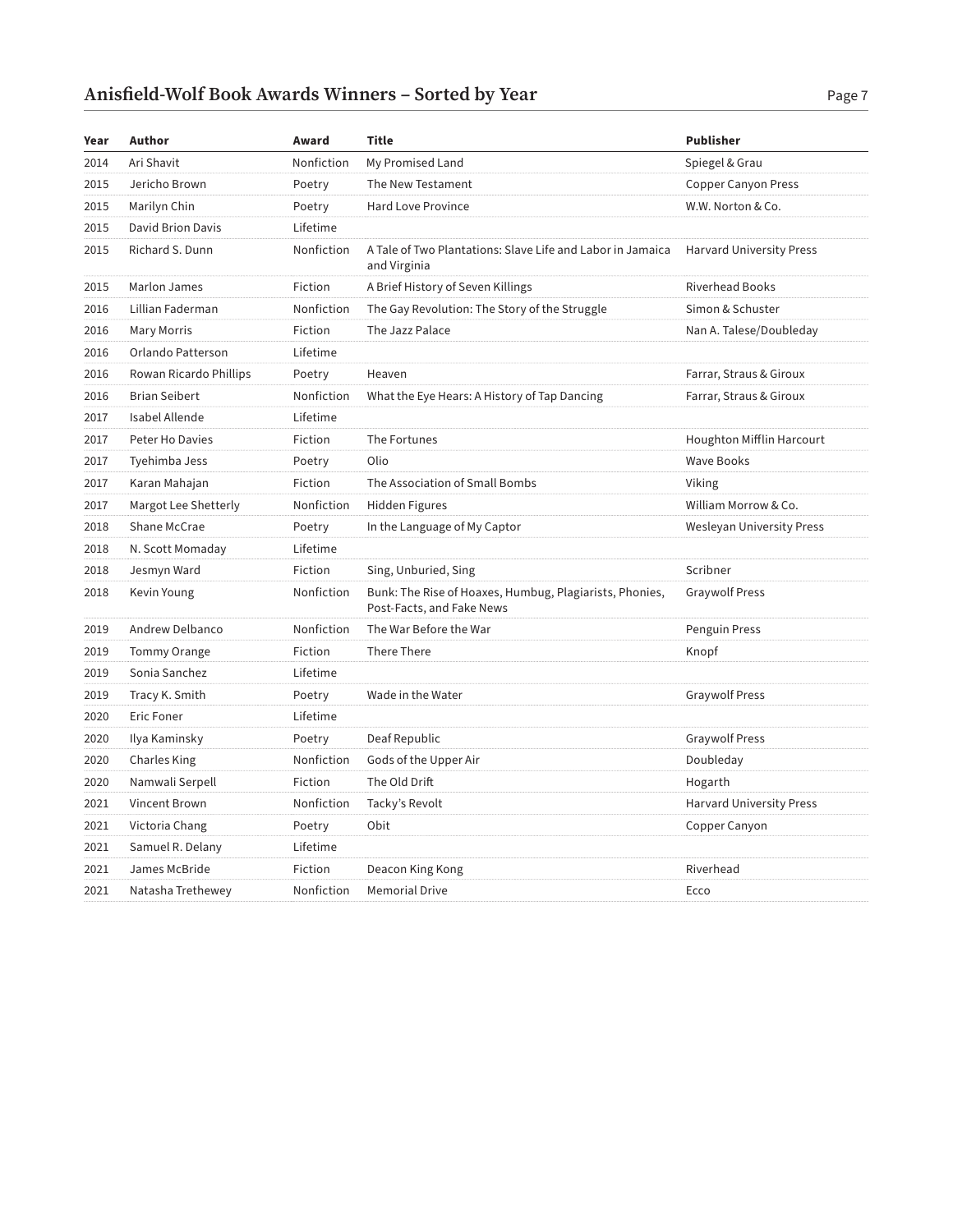# Anisfield-Wolf Book Awards\*

Anisfield-Wolf Book Awards Cleveland Foundation 1422 Euclid Avenue, Suite 1608 Cleveland, Ohio 44115 216.861.3810

### **Anisfield-Wolf Book Awards Winners 1936-2021 – Sorted by Author**

| Author                     | Year | Award      | <b>Title</b>                                                                                            | <b>Publisher</b>                 |
|----------------------------|------|------------|---------------------------------------------------------------------------------------------------------|----------------------------------|
| Elin L. Anderson           | 1938 | Nonfiction | We Americans: A Study of Cleavage in an American City                                                   | <b>Harvard University Press</b>  |
| Louis Adamic               | 1941 | Nonfiction | From Many Lands                                                                                         | Harper & Brothers                |
| Chimamanda Ngozi Adichie   | 2007 | Fiction    | Half of a Yellow Sun                                                                                    | Alfred A. Knopf                  |
| Elizabeth Alexander        | 2010 | Lifetime   |                                                                                                         |                                  |
| Ayaan Hirsi Ali            | 2008 | Nonfiction | Infidel                                                                                                 | <b>Free Press</b>                |
| Gina Allen                 | 1962 | Fiction    | The Forbidden Man                                                                                       | Chilton                          |
| Isabel Allende             | 2017 | Lifetime   |                                                                                                         | Atria Paperback                  |
| Kwame Anthony Appiah       | 1993 | Nonfiction | In My Father's House                                                                                    | Oxford University Press          |
| Sholem Asch                | 1947 | Fiction    | <b>East River</b>                                                                                       | Houghton Mifflin Co.             |
| Clifford Bahnimptewa       | 1986 | Nonfiction | Kachinas: A Hopi Artist's Documentary                                                                   | <b>Northland Press</b>           |
| H.C. Baldry                | 1966 | Nonfiction | The Unity of Mankind in Greek Thought                                                                   | Cambridge University Press       |
| <b>Russell Banks</b>       | 1999 | Fiction    | Cloudsplitter                                                                                           | <b>HarperCollins</b>             |
| Vernon Bartlett            | 1954 | Nonfiction | Struggle for Africa                                                                                     | Charles Scribner & Sons          |
| E. Earl Baughman           | 1969 | Nonfiction | Negro and White Children: A Psychological Study in<br>the Rural South                                   | Academic Press                   |
| Carol Beckwith             | 1981 | Nonfiction | Maasai                                                                                                  | Harry N. Abrams                  |
| Carol Beckwith             | 1991 | Nonfiction | African Ark: People and Ancient Cultures of Ethiopia<br>and the Horn of Africa                          | Harry N. Abrams                  |
| <b>Madison Smartt Bell</b> | 1996 | Fiction    | All Souls' Rising                                                                                       | Pantheon                         |
| Ira Berlin                 | 2004 | Nonfiction | Generations of Captivity: A History of African-American<br>Slaves                                       | Harvard University Press         |
| <b>Brewton Berry</b>       | 1952 | Nonfiction | <b>Race Relations</b>                                                                                   | Houghton Mifflin Co.             |
| David Blight               | 2012 | Nonfiction | American Oracle: The Civil War in the Civil Rights Era                                                  | <b>Harvard University Press</b>  |
| E.R. Braithwaite           | 1961 | Nonfiction | To Sir, With Love                                                                                       | Prentice Hall Publishers & Co.   |
| <b>Taylor Branch</b>       | 1989 | Nonfiction | Parting the Waters: America in the King Years, 1954–63                                                  | Simon & Schuster                 |
| <b>Taylor Branch</b>       | 2007 | Lifetime   |                                                                                                         |                                  |
| Breyten Breytenbach        | 1985 | Fiction    | Mouroir: Mirrornotes of a Novel                                                                         | Farrar, Strauss & Giroux         |
| Urie Bronfenbrenner        | 1980 | Nonfiction | The Ecology of Human Development                                                                        | <b>Harvard University Press</b>  |
| <b>Gwendolyn Brooks</b>    | 1969 | Fiction    | In the Mecca                                                                                            | Harper & Row                     |
| Claude Brown               | 1966 | Nonfiction | Manchild in the Promised Land                                                                           | Macmillan Publishing Co.         |
| Jericho Brown              | 2015 | Poetry     | The New Testament                                                                                       | <b>Copper Canyon Press</b>       |
| Vincent Brown              | 2021 | Nonfiction | Tacky's Revolt                                                                                          | <b>Harvard University Press</b>  |
| Ralph Bunche               | 1939 | Nonfiction | An Analysis of the Political, Economic and Social Status of<br>the Non-European Peoples in South Africa | Social Science Research Council  |
| Dan T. Carter              | 1970 | Nonfiction | Scottsboro                                                                                              | Louisiana State University Press |
| Stephen L. Carter          | 2003 | Fiction    | The Emperor of Ocean Park                                                                               | Alfred A. Knopf                  |
| Horace Cayton              | 1946 | Nonfiction | <b>Black Metropolis</b>                                                                                 | Harcourt Brace & World           |
| Victoria Chang             | 2021 | Poetry     | Obit                                                                                                    | Copper Canyon                    |
| Allan Chase                | 1978 | Nonfiction | The Legacy of Malthus: The Social Costs of the New<br>Scientific Racism                                 | Alfred A. Knopf                  |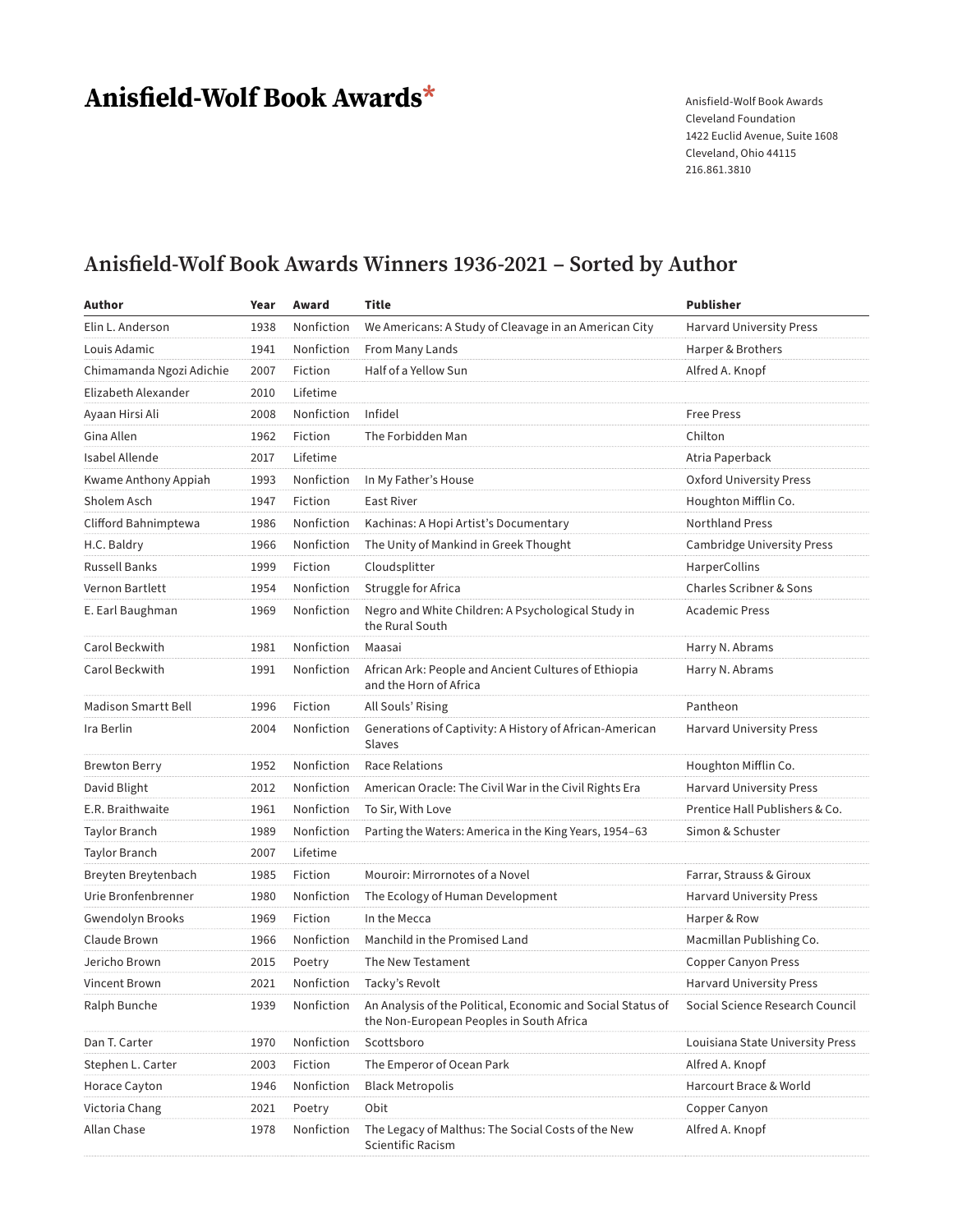| Author                     | Year | Award      | Title                                                                                                       | <b>Publisher</b>                |
|----------------------------|------|------------|-------------------------------------------------------------------------------------------------------------|---------------------------------|
| Marilyn Chin               | 2015 | Poetry     | <b>Hard Love Province</b>                                                                                   | W.W. Norton & Co.               |
| Sandra Cisneros            | 1993 | Fiction    | Woman Hollering Creek and Other Stories                                                                     | Random House                    |
| Lucille Clifton            | 2001 | Lifetime   |                                                                                                             |                                 |
| Judith Ortiz Cofer         | 1994 | Fiction    | The Latin Deli                                                                                              | The University of Georgia Press |
| Norman Cohn                | 1968 | Nonfiction | Warrant for Genocide: The Myth of the Jewish World-<br>Conspiracy and "The Protocols of the Elders of Zion" | Harper & Row                    |
| <b>Robert Coles</b>        | 1968 | Nonfiction | Children of Crisis: A Study of Courage and Fear                                                             | Little, Brown & Co.             |
| John Collier               | 1948 | Nonfiction | The Indians of the Americas                                                                                 | W.W. Norton & Co.               |
| Martha Collins             | 2007 | Nonfiction | <b>Blue Front</b>                                                                                           | <b>Graywolf Press</b>           |
| Pat Conroy                 | 1973 | Nonfiction | The Water is Wide                                                                                           | Houghton Mifflin & Co.          |
| W. Grant Dahlstrom         | 1969 | Nonfiction | Negro and White Children: A Psychological Study in<br>the Rural South                                       | <b>Academic Press</b>           |
| <b>Edwidge Danticat</b>    | 2005 | Fiction    | The Dew Breaker                                                                                             | Alfred A. Knopf                 |
| <b>Basil Davidson</b>      | 1960 | Nonfiction | The Lost Cities of Africa                                                                                   | Little, Brown & Co.             |
| Peter Ho Davies            | 2017 | Fiction    | The Fortunes                                                                                                | Houghton Mifflin Harcourt       |
| David Brion Davis          | 1967 | Nonfiction | The Problem of Slavery in Western Culture                                                                   | <b>Cornell University Press</b> |
| David Brion Davis          | 2015 | Lifetime   |                                                                                                             |                                 |
| Lucy S. Dawidowicz         | 1976 | Nonfiction | The War Against the Jews, 1933-1945                                                                         | Holt, Rinehart & Winston        |
| John P. Dean               | 1956 | Nonfiction | A Manual of Intergroup Relations                                                                            | University of Chicago Press     |
| Samuel R. Delany           | 2021 | Lifetime   |                                                                                                             |                                 |
| Andrew Delbanco            | 2019 | Nonfiction | The War Before the War                                                                                      | Penguin Press                   |
| Vine Deloria Jr.           | 1970 | Nonfiction | Custer Died for Your Sins: An Indian Manifesto                                                              | Macmillan Publishing Co.        |
| William Demby              | 2006 | Lifetime   |                                                                                                             |                                 |
| Toi Derricotte             | 1998 | Nonfiction | The Black Notebooks                                                                                         | W.W. Norton & Co.               |
| Junot Díaz                 | 2008 | Fiction    | The Brief Wondrous Life of Oscar Wao                                                                        | <b>Riverhead Books</b>          |
| Leonard Dinnerstein        | 1969 | Nonfiction | The Leo Frank Case                                                                                          | Columbia University Press       |
| Theodosius Dobzhansky      | 1963 | Nonfiction | Mankind Evolving: The Evolution of the Human Species                                                        | <b>Yale University Press</b>    |
| Donald Alexander Downs     | 1986 | Nonfiction | Nazis in Skokie: Freedom, Community and the<br>First Amendment                                              | Notre Dame University Press     |
| St. Clair Drake            | 1946 | Nonfiction | <b>Black Metropolis</b>                                                                                     | Harcourt Brace & World          |
| <b>Charles Duguid</b>      | 1974 | Nonfiction | Doctor and the Aborigines                                                                                   | <b>Rigby Limited</b>            |
| Dwight L. Dumond           | 1962 | Nonfiction | Antislavery: The Crusade for Freedom in America                                                             | University of Michigan Press    |
| Richard S. Dunn            | 2015 | Nonfiction | A Tale of Two Plantations: Slave Life and Labor in Jamaica<br>and Virginia                                  | <b>Harvard University Press</b> |
| Esi Edugyan                | 2012 | Fiction    | Half-Blood Blues: A Novel                                                                                   | Picador                         |
| Ralph Ellison              | 1992 | Landmark   | Invisible Man (1952)                                                                                        | Random House                    |
| David Eltis                | 2011 | Nonfiction | Atlas of the Transatlantic Slave Trade                                                                      | Yale University Press           |
| Louise Erdrich             | 2009 | Fiction    | The Plague of Doves                                                                                         | HarperCollins                   |
| <b>Percival Everett</b>    | 2022 | Fiction    | The Trees                                                                                                   | <b>Graywolf Press</b>           |
| Michel Fabre               | 1974 | Nonfiction | The Unfinished Quest of Richard Wright                                                                      | William Morrow & Co.            |
| Lillian Faderman           | 2016 | Nonfiction | The Gay Revolution: The Story of the Struggle                                                               | Simon & Schuster                |
| <b>Florestan Fernandes</b> | 1970 | Nonfiction | The Negro in Brazilian Society                                                                              | Columbia University Press       |
| Geoffrey G. Field          | 1982 | Nonfiction | <b>Evangelist of Race</b>                                                                                   | Columbia University Press       |
| S. Andhil Fineberg         | 1950 | Nonfiction | Punishment without Crime                                                                                    | Doubleday & Co.                 |
| Angela Fisher              | 1991 | Nonfiction | African Ark: People and Ancient Cultures of Ethiopia<br>and the Horn of Africa                              | Harry N. Abrams                 |
| <b>Betty Fladeland</b>     | 1973 | Nonfiction | Men & Brothers: Anglo-American Antislavery Cooperation                                                      | University of Illinois Press    |
| <b>Eric Foner</b>          | 2020 | Lifetime   |                                                                                                             |                                 |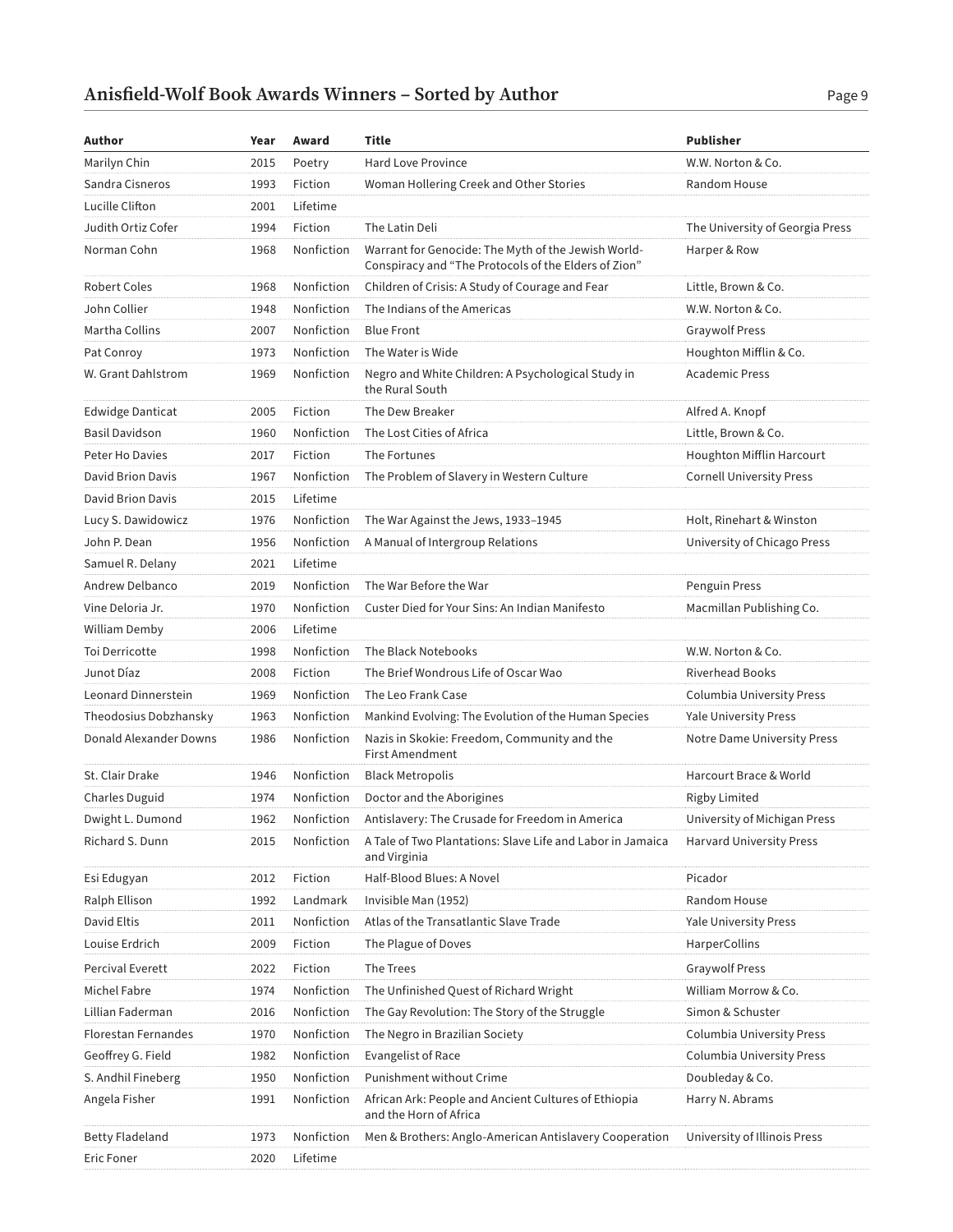| Author                | Year | Award      | Title                                                                                                                                                                            | <b>Publisher</b>                                                 |
|-----------------------|------|------------|----------------------------------------------------------------------------------------------------------------------------------------------------------------------------------|------------------------------------------------------------------|
| Jeffrey Jay Foxx      | 1988 | Nonfiction | Living Maya                                                                                                                                                                      | Harry N. Abrams                                                  |
| Jose Alcina Franch    | 1984 | Nonfiction | Pre-Columbian Art                                                                                                                                                                | Harry N. Abrams                                                  |
| John Hope Franklin    | 1999 | Lifetime   |                                                                                                                                                                                  |                                                                  |
| E. Franklin Frazier   | 1940 | Nonfiction | The Negro Family in the United States                                                                                                                                            | University of Chicago Press                                      |
| George M. Fredrickson | 1972 | Nonfiction | The Black Image in the White Mind: The Debate on<br>Afro-American Character and Destiny, 1817-1914                                                                               | Harper & Row                                                     |
| Gilberto Freyre       | 1957 | Nonfiction | The Masters and the Slaves: A Study in the<br>Development of Brazilian Civilization                                                                                              | Alfred A. Knopf                                                  |
| J.C. Furnas           | 1949 | Nonfiction | Anatomy of Paradise: Hawaii and the Islands of the South<br>Seas                                                                                                                 | W. Sloane Associates                                             |
| Ernest J. Gaines      | 2000 | Lifetime   |                                                                                                                                                                                  |                                                                  |
| Henry Louis Gates Jr. | 1989 | Nonfiction | The Schomburg Library of Nineteenth-Century Black<br>Women Writers (30 volumes)                                                                                                  | Oxford University Press                                          |
| Eugene D. Genovese    | 1975 | Nonfiction | Roll, Jordan, Roll                                                                                                                                                               | Pantheon Books                                                   |
| Reginald Gibbons      | 1995 | Fiction    | Sweetbitter                                                                                                                                                                      | <b>Broken Moon Press</b>                                         |
| Henry Gibbs           | 1951 | Nonfiction | Twilight in South Africa                                                                                                                                                         | Philosophical Library                                            |
| Marija Gimbutas       | 1993 | Fiction    | The Civilization of the Goddess                                                                                                                                                  | Harper San Francisco                                             |
| Audrie Girdner        | 1970 | Nonfiction | The Great Betrayal: The Evacuation of the Japanese-<br>Americans During World War II                                                                                             | Macmillan Publishing Co.                                         |
| Nathan Glazer         | 1964 | Nonfiction | Beyond the Melting Pot: The Negroes, Puerto Ricans, Jews,<br>Italians and Irish of New York City                                                                                 | M.I.T. Press & Harvard University<br>Press                       |
| Eugene Gloria         | 2013 | Fiction    | My Favorite Warlord                                                                                                                                                              | Penguin Group                                                    |
| Nadine Gordimer       | 1988 | Fiction    | A Sport of Nature                                                                                                                                                                | Alfred A. Knopf                                                  |
| Milton M. Gordon      | 1965 | Nonfiction | Assimilation in American Life: The Role of Race,<br>Religion and National Origins                                                                                                | Oxford University Press                                          |
| Annette Gordon-Reed   | 2009 | Nonfiction | The Hemingses of Monticello                                                                                                                                                      | W.W. Norton & Co.                                                |
| Harold Gosnell        | 1936 | Nonfiction | Negro Politicians: The Rise of Negro Politics in Chicago                                                                                                                         | University of Chicago Press                                      |
| Gwethalyn Graham      | 1945 | Fiction    | Earth and High Heaven                                                                                                                                                            | J.B. Lippincott                                                  |
| Shirley Graham        | 1950 | Nonfiction | Your Most Humble Servant                                                                                                                                                         | Julian Messner                                                   |
| Melissa Faye Greene   | 1992 | Nonfiction | Praying for Sheetrock                                                                                                                                                            | Addison-Wesley                                                   |
| John Howard Griffin   | 1962 | Nonfiction | <b>Black Like Me</b>                                                                                                                                                             | Houghton Mifflin Co.                                             |
| A.C. Haddon           | 1937 | Nonfiction | We Europeans: A Survey of "Racial" Problems                                                                                                                                      | Harper & Brothers                                                |
| Alex Haley            | 1966 | Nonfiction | The Autobiography of Malcolm X                                                                                                                                                   | <b>Grove Press</b>                                               |
| John S. Haller Jr.    | 1972 | Nonfiction | Outcasts from Evolution: Scientific Attitudes of Racial<br>Inferiority, 1859-1900                                                                                                | University of Illinois Press                                     |
| Mohsin Hamid          | 2008 | Fiction    | The Reluctant Fundamentalist                                                                                                                                                     | Harcourt                                                         |
| <b>Wilson Harris</b>  | 2014 | Lifetime   |                                                                                                                                                                                  |                                                                  |
| Peter Hayes, ed.      | 1992 | Nonfiction | Lessons and Legacies: The Meaning of the Holocaust<br>in a Changing World                                                                                                        | Northwestern University Press                                    |
| Worth Tuttle Hedden   | 1948 | Fiction    | The Other Room                                                                                                                                                                   | <b>Crown Publishers</b>                                          |
| John Hersey           | 1951 | Fiction    | The Wall                                                                                                                                                                         | Alfred A. Knopf                                                  |
| Jamake Highwater      | 1981 | Nonfiction | Song From the Earth                                                                                                                                                              | Little, Brown & Co.                                              |
| Raul Hilberg          | 1968 | Nonfiction | The Destruction of the European Jews                                                                                                                                             | Quadrangle                                                       |
| John Haynes Holmes    | 1960 | Nonfiction | I Speak for Myself                                                                                                                                                               | Harper & Brothers                                                |
| Hugh Honour           | 1990 | Nonfiction | The Image of the Black in Western Art From the American<br>Revolution to World War I, Vol. 4, Part 1, Slaves and<br>Liberators, and Vol. 4, Part 2, Black Models and White Myths | Menil Foundation in association<br>with Harvard University Press |
| Trevor Huddleston     | 1957 | Nonfiction | Naught for Your Comfort                                                                                                                                                          | Doubleday & Co.                                                  |
| Langston Hughes       | 1954 | Fiction    | Simple Takes a Wife                                                                                                                                                              | Simon & Schuster                                                 |
|                       |      |            |                                                                                                                                                                                  |                                                                  |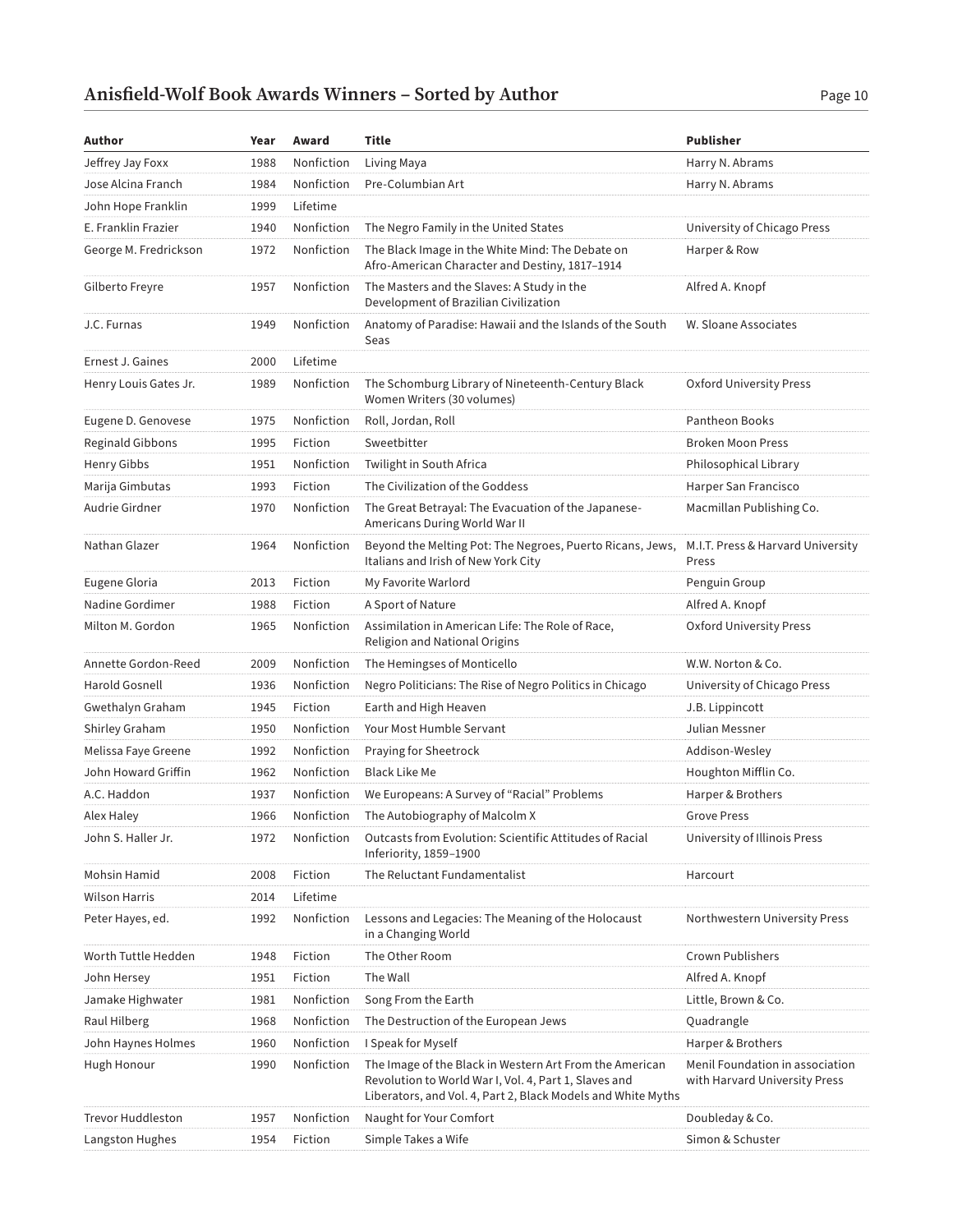| Author                 | Year | Award      | Title                                                                                                                   | <b>Publisher</b>                          |
|------------------------|------|------------|-------------------------------------------------------------------------------------------------------------------------|-------------------------------------------|
| Laird Hunt             | 2013 | Fiction    | Kind One                                                                                                                | <b>Coffee House Press</b>                 |
| Zora Neale Hurston     | 1943 | Nonfiction | Dust Tracks on a Road                                                                                                   | J.B. Lippincott                           |
| Julian Huxley          | 1937 | Nonfiction | We Europeans: A Survey of "Racial" Problems                                                                             | Harper & Brothers                         |
| Leopold Infeld         | 1942 | Nonfiction | Quest: The Evolution of a Scientist                                                                                     | Doubleday Doran & Co.                     |
| Harold R. Isaacs       | 1964 | Nonfiction | The New World of Negro Americans                                                                                        | John Day Co.                              |
| Walter A. Jackson      | 1991 | Nonfiction | Gunnar Myrdal and America's Conscience: Social<br>Engineering and Racial Liberalism, 1938-1987                          | University of North Carolina Press        |
| Marlon James           | 2015 | Fiction    | A Brief History of Seven Killings                                                                                       | <b>Riverhead Books</b>                    |
| Tyehimba Jess          | 2017 | Poetry     | Olio                                                                                                                    | <b>Wave Books</b>                         |
| Charles S. Johnson     | 1939 | Nonfiction | The Negro College Graduate                                                                                              | The University of North Carolina<br>Press |
| Edward P. Jones        | 2004 | Nonfiction | The Known World                                                                                                         | Amistad Press/HarperCollins               |
| Quincy Jones           | 2002 | Nonfiction | Q: The Autobiography of Quincy Jones                                                                                    | Doubleday                                 |
| A. Van Jordan          | 2005 | Nonfiction | M.A.C.N.O.L.I.A                                                                                                         | W.W. Norton & Co.                         |
| Vernon E. Jordan Jr.   | 2002 | Nonfiction | Vernon Can Read                                                                                                         | <b>Public Affairs</b>                     |
| Robert W. July         | 1971 | Nonfiction | A History of the African People                                                                                         | Charles Scribner & Sons                   |
| Erich Kahler           | 1968 | Nonfiction | The Jews Among the Nations                                                                                              | Ungar                                     |
| Ilya Kaminsky          | 2020 | Poetry     | Deaf Republic                                                                                                           | <b>Graywolf Press</b>                     |
| William Melvin Kelley  | 2008 | Lifetime   |                                                                                                                         |                                           |
| Donika Kelly           | 2022 | Poetry     | The Renunciations                                                                                                       | <b>Graywolf Press</b>                     |
| Dolores Kendrick       | 1990 | Fiction    | The Women of Plums: Poems in the Voices of<br>Slave Women                                                               | William Morrow & Co.                      |
| Adrienne Kennedy       | 2003 | Lifetime   |                                                                                                                         |                                           |
| Pauline R. Kibbe       | 1947 | Nonfiction | Latin Americans in Texas                                                                                                | University of New Mexico Press            |
| <b>Thomas Kiernan</b>  | 1976 | Nonfiction | The Arabs                                                                                                               | Little, Brown & Co.                       |
| Jamaica Kincaid        | 1997 | Fiction    | The Autobiography of My Mother                                                                                          | Farrar, Strauss & Giroux                  |
| Charles King           | 2020 | Nonfiction | Gods of the Upper Air                                                                                                   | Doubleday                                 |
| Martin Luther King Jr. | 1959 | Nonfiction | Stride Toward Freedom: The Montgomery Story                                                                             | Harper & Brothers                         |
| Maxine Hong Kingston   | 1978 | Nonfiction | The Woman Warrior                                                                                                       | Alfred A. Knopf                           |
| Richard Kluger         | 1977 | Nonfiction | Simple Justice: The History of Brown v. Board of Education Alfred A. Knopf<br>and Black America's Struggle for Equality |                                           |
| Jonathan Kozol         | 1996 | Nonfiction | Amazing Grace                                                                                                           | Crown Publishers                          |
| Nicole Krauss          | 2011 | Fiction    | <b>Great House</b>                                                                                                      | W.W. Norton & Co.                         |
| George Laming          | 2014 | Lifetime   |                                                                                                                         |                                           |
| Nam Le                 | 2009 | Fiction    | The Boat                                                                                                                | Alfred A. Knopf                           |
| Adrian Nicole LeBlanc  | 2004 | Nonfiction | Random Family: Love, Drugs, Trouble, and Coming of Age in Scribner<br>the Bronx                                         |                                           |
| Chang-rae Lee          | 2000 | Fiction    | A Gesture Life                                                                                                          | <b>Riverhead Books</b>                    |
| Richard Borshay Lee    | 1980 | Fiction    | The Kung San: Men, Women and Work in a<br><b>Foraging Society</b>                                                       | Cambridge University Press                |
| Jill Lepore            | 2006 | Nonfiction | New York Burning: Liberty, Slavery, and Conspiracy in<br>Eighteenth-Century Manhattan                                   | Alfred A. Knopf                           |
| <b>Stuart Levine</b>   | 1969 | Nonfiction | The American Indian Today                                                                                               | Everett/Edwards                           |
| David Levering Lewis   | 1994 | Nonfiction | W.E.B. Du Bois: Biography of a Race, 1868-1919                                                                          | Henry Holt and Co.                        |
| David Levering Lewis   | 2001 | Nonfiction | W.E.B. Du Bois: The Fight for Equality and the<br>American Century, 1919-1963                                           | Henry Holt and Co.                        |
| John Lewis             | 1999 | Nonfiction | Walking With the Wind: A Memoir of the Movement                                                                         | Simon & Schuster                          |
| Oscar Lewis            | 1967 | Nonfiction | La Vida                                                                                                                 | Random House                              |
|                        |      |            |                                                                                                                         |                                           |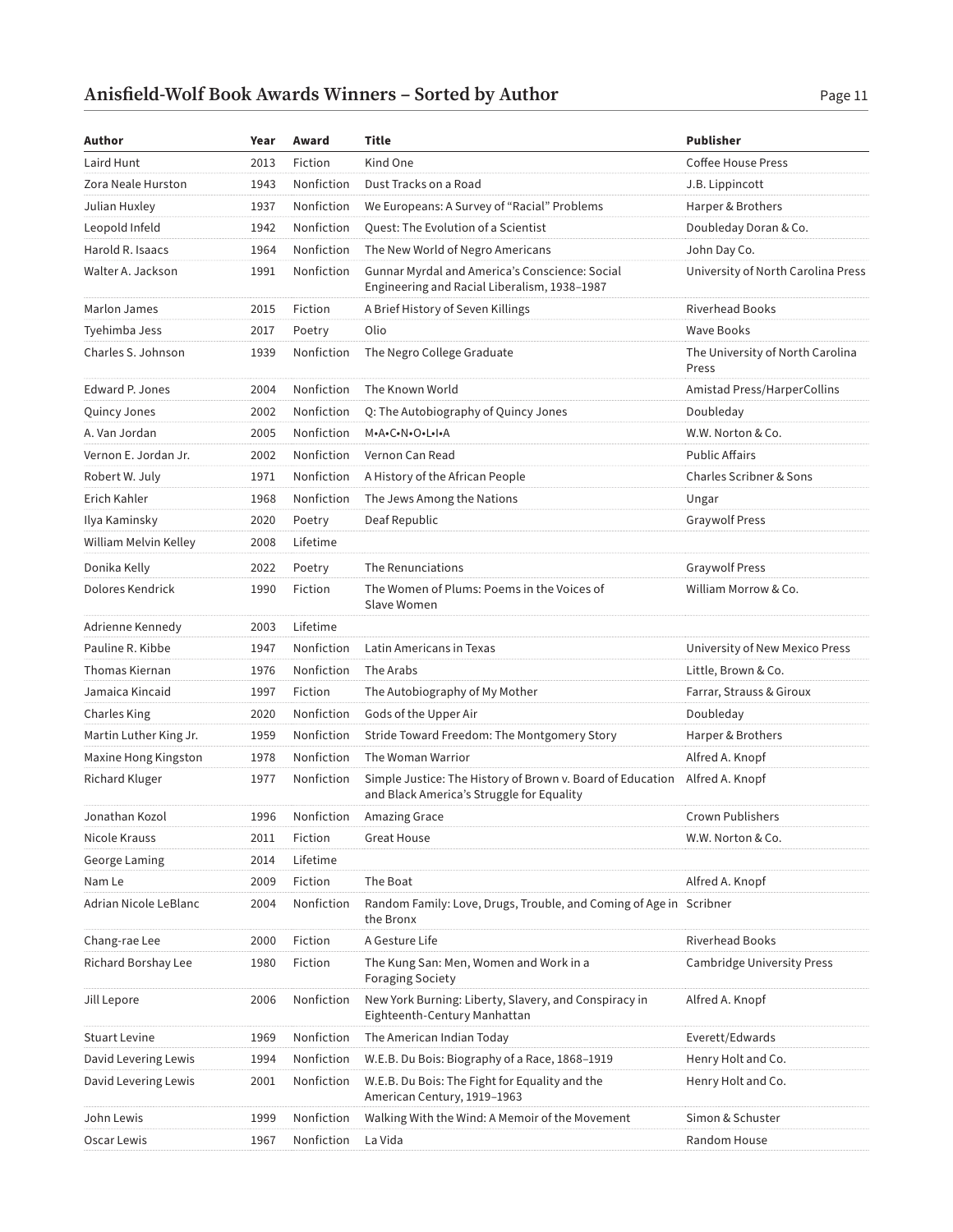| James G. Leyburn<br>1942<br>Nonfiction<br>The Haitian People<br>Yale University Press<br>George Lipsitz<br>Nonfiction<br>A Life in the Struggle: Ivory Perry and the Culture<br><b>Temple University Press</b><br>1989<br>of Opposition<br>Nonfiction<br>The Great Betrayal: The Evacuation of the Japanese-<br>Macmillan Publishing Co.<br>Anne Loftis<br>1970<br>Americans During World War II<br>Nonfiction<br>The Reluctant African<br>Louis E. Lomax<br>1961<br>Harper & Brothers<br>Nonfiction<br>David Loye<br>1972<br>The Healing of a Nation<br>W.W. Norton & Co.<br>Nancy O. Lurie<br>1969<br>Nonfiction<br>The American Indian Today<br>Everett/Edwards<br><b>Carleton Mabee</b><br>Nonfiction<br>Black Freedom: The Nonviolent Abolitionists from<br>Macmillan Publishing Co.<br>1971<br>1830 through the Civil War<br>Fiction<br>The Association of Small Bombs<br>Viking<br>Karan Mahajan<br>2017<br>George Makari<br>2022<br>Nonfiction<br>Of Fear and Strangers<br>W. W. Norton & Co.<br>Fiction<br>A Constellation of Vital Phenomena<br>Anthony Marra<br>2014<br>Hogarth<br>Paule Marshall<br>2009<br>Lifetime<br>2014<br>Fiction<br>The Big Smoke<br>Penguin Books<br>Adrian Matejka<br>James McBride<br>Nonfiction<br>The Color of Water<br>1997<br>Putnam<br>James McBride<br>2021<br>Riverhead<br>Fiction<br>Deacon King Kong<br>2018<br>In the Language of My Captor<br><b>Shane McCrae</b><br>Poetry<br>Wesleyan University Press<br>The Struggle for Equality: Abolitionists and the Negro<br>James M. McPherson<br>Nonfiction<br><b>Princeton University Press</b><br>1965<br>in the Civil War and Reconstruction<br>Oden Meeker<br>Nonfiction<br>Charles Scribner & Sons<br>1955<br>Report on Africa<br>Elaine Mensh<br>1992<br>Nonfiction<br>The IQ Mythology: Class, Race, Gender and Inequality<br>Southern Illinois University Press<br>1992<br>Nonfiction<br>The IQ Mythology: Class, Race, Gender and Inequality<br>Southern Illinois University Press<br>Harry Mensh<br>Nonfiction<br>Tiya Miles<br>2022<br>All That She Carried<br>Random House | Author | Year | Award | Title | <b>Publisher</b> |
|------------------------------------------------------------------------------------------------------------------------------------------------------------------------------------------------------------------------------------------------------------------------------------------------------------------------------------------------------------------------------------------------------------------------------------------------------------------------------------------------------------------------------------------------------------------------------------------------------------------------------------------------------------------------------------------------------------------------------------------------------------------------------------------------------------------------------------------------------------------------------------------------------------------------------------------------------------------------------------------------------------------------------------------------------------------------------------------------------------------------------------------------------------------------------------------------------------------------------------------------------------------------------------------------------------------------------------------------------------------------------------------------------------------------------------------------------------------------------------------------------------------------------------------------------------------------------------------------------------------------------------------------------------------------------------------------------------------------------------------------------------------------------------------------------------------------------------------------------------------------------------------------------------------------------------------------------------------------------------------------------------------------------------------------------------------------------------|--------|------|-------|-------|------------------|
|                                                                                                                                                                                                                                                                                                                                                                                                                                                                                                                                                                                                                                                                                                                                                                                                                                                                                                                                                                                                                                                                                                                                                                                                                                                                                                                                                                                                                                                                                                                                                                                                                                                                                                                                                                                                                                                                                                                                                                                                                                                                                    |        |      |       |       |                  |
|                                                                                                                                                                                                                                                                                                                                                                                                                                                                                                                                                                                                                                                                                                                                                                                                                                                                                                                                                                                                                                                                                                                                                                                                                                                                                                                                                                                                                                                                                                                                                                                                                                                                                                                                                                                                                                                                                                                                                                                                                                                                                    |        |      |       |       |                  |
|                                                                                                                                                                                                                                                                                                                                                                                                                                                                                                                                                                                                                                                                                                                                                                                                                                                                                                                                                                                                                                                                                                                                                                                                                                                                                                                                                                                                                                                                                                                                                                                                                                                                                                                                                                                                                                                                                                                                                                                                                                                                                    |        |      |       |       |                  |
|                                                                                                                                                                                                                                                                                                                                                                                                                                                                                                                                                                                                                                                                                                                                                                                                                                                                                                                                                                                                                                                                                                                                                                                                                                                                                                                                                                                                                                                                                                                                                                                                                                                                                                                                                                                                                                                                                                                                                                                                                                                                                    |        |      |       |       |                  |
|                                                                                                                                                                                                                                                                                                                                                                                                                                                                                                                                                                                                                                                                                                                                                                                                                                                                                                                                                                                                                                                                                                                                                                                                                                                                                                                                                                                                                                                                                                                                                                                                                                                                                                                                                                                                                                                                                                                                                                                                                                                                                    |        |      |       |       |                  |
|                                                                                                                                                                                                                                                                                                                                                                                                                                                                                                                                                                                                                                                                                                                                                                                                                                                                                                                                                                                                                                                                                                                                                                                                                                                                                                                                                                                                                                                                                                                                                                                                                                                                                                                                                                                                                                                                                                                                                                                                                                                                                    |        |      |       |       |                  |
|                                                                                                                                                                                                                                                                                                                                                                                                                                                                                                                                                                                                                                                                                                                                                                                                                                                                                                                                                                                                                                                                                                                                                                                                                                                                                                                                                                                                                                                                                                                                                                                                                                                                                                                                                                                                                                                                                                                                                                                                                                                                                    |        |      |       |       |                  |
|                                                                                                                                                                                                                                                                                                                                                                                                                                                                                                                                                                                                                                                                                                                                                                                                                                                                                                                                                                                                                                                                                                                                                                                                                                                                                                                                                                                                                                                                                                                                                                                                                                                                                                                                                                                                                                                                                                                                                                                                                                                                                    |        |      |       |       |                  |
|                                                                                                                                                                                                                                                                                                                                                                                                                                                                                                                                                                                                                                                                                                                                                                                                                                                                                                                                                                                                                                                                                                                                                                                                                                                                                                                                                                                                                                                                                                                                                                                                                                                                                                                                                                                                                                                                                                                                                                                                                                                                                    |        |      |       |       |                  |
|                                                                                                                                                                                                                                                                                                                                                                                                                                                                                                                                                                                                                                                                                                                                                                                                                                                                                                                                                                                                                                                                                                                                                                                                                                                                                                                                                                                                                                                                                                                                                                                                                                                                                                                                                                                                                                                                                                                                                                                                                                                                                    |        |      |       |       |                  |
|                                                                                                                                                                                                                                                                                                                                                                                                                                                                                                                                                                                                                                                                                                                                                                                                                                                                                                                                                                                                                                                                                                                                                                                                                                                                                                                                                                                                                                                                                                                                                                                                                                                                                                                                                                                                                                                                                                                                                                                                                                                                                    |        |      |       |       |                  |
|                                                                                                                                                                                                                                                                                                                                                                                                                                                                                                                                                                                                                                                                                                                                                                                                                                                                                                                                                                                                                                                                                                                                                                                                                                                                                                                                                                                                                                                                                                                                                                                                                                                                                                                                                                                                                                                                                                                                                                                                                                                                                    |        |      |       |       |                  |
|                                                                                                                                                                                                                                                                                                                                                                                                                                                                                                                                                                                                                                                                                                                                                                                                                                                                                                                                                                                                                                                                                                                                                                                                                                                                                                                                                                                                                                                                                                                                                                                                                                                                                                                                                                                                                                                                                                                                                                                                                                                                                    |        |      |       |       |                  |
|                                                                                                                                                                                                                                                                                                                                                                                                                                                                                                                                                                                                                                                                                                                                                                                                                                                                                                                                                                                                                                                                                                                                                                                                                                                                                                                                                                                                                                                                                                                                                                                                                                                                                                                                                                                                                                                                                                                                                                                                                                                                                    |        |      |       |       |                  |
|                                                                                                                                                                                                                                                                                                                                                                                                                                                                                                                                                                                                                                                                                                                                                                                                                                                                                                                                                                                                                                                                                                                                                                                                                                                                                                                                                                                                                                                                                                                                                                                                                                                                                                                                                                                                                                                                                                                                                                                                                                                                                    |        |      |       |       |                  |
|                                                                                                                                                                                                                                                                                                                                                                                                                                                                                                                                                                                                                                                                                                                                                                                                                                                                                                                                                                                                                                                                                                                                                                                                                                                                                                                                                                                                                                                                                                                                                                                                                                                                                                                                                                                                                                                                                                                                                                                                                                                                                    |        |      |       |       |                  |
|                                                                                                                                                                                                                                                                                                                                                                                                                                                                                                                                                                                                                                                                                                                                                                                                                                                                                                                                                                                                                                                                                                                                                                                                                                                                                                                                                                                                                                                                                                                                                                                                                                                                                                                                                                                                                                                                                                                                                                                                                                                                                    |        |      |       |       |                  |
|                                                                                                                                                                                                                                                                                                                                                                                                                                                                                                                                                                                                                                                                                                                                                                                                                                                                                                                                                                                                                                                                                                                                                                                                                                                                                                                                                                                                                                                                                                                                                                                                                                                                                                                                                                                                                                                                                                                                                                                                                                                                                    |        |      |       |       |                  |
|                                                                                                                                                                                                                                                                                                                                                                                                                                                                                                                                                                                                                                                                                                                                                                                                                                                                                                                                                                                                                                                                                                                                                                                                                                                                                                                                                                                                                                                                                                                                                                                                                                                                                                                                                                                                                                                                                                                                                                                                                                                                                    |        |      |       |       |                  |
|                                                                                                                                                                                                                                                                                                                                                                                                                                                                                                                                                                                                                                                                                                                                                                                                                                                                                                                                                                                                                                                                                                                                                                                                                                                                                                                                                                                                                                                                                                                                                                                                                                                                                                                                                                                                                                                                                                                                                                                                                                                                                    |        |      |       |       |                  |
| Lifetime<br>N. Scott Momaday<br>2018                                                                                                                                                                                                                                                                                                                                                                                                                                                                                                                                                                                                                                                                                                                                                                                                                                                                                                                                                                                                                                                                                                                                                                                                                                                                                                                                                                                                                                                                                                                                                                                                                                                                                                                                                                                                                                                                                                                                                                                                                                               |        |      |       |       |                  |
| <b>Mary Morris</b><br>Fiction<br>The Jazz Palace<br>Nan A. Talese/Doubleday<br>2016                                                                                                                                                                                                                                                                                                                                                                                                                                                                                                                                                                                                                                                                                                                                                                                                                                                                                                                                                                                                                                                                                                                                                                                                                                                                                                                                                                                                                                                                                                                                                                                                                                                                                                                                                                                                                                                                                                                                                                                                |        |      |       |       |                  |
| Naboth Mokgatle<br>1972<br>Nonfiction<br>The Autobiography of an Unknown South African<br>University of California Press                                                                                                                                                                                                                                                                                                                                                                                                                                                                                                                                                                                                                                                                                                                                                                                                                                                                                                                                                                                                                                                                                                                                                                                                                                                                                                                                                                                                                                                                                                                                                                                                                                                                                                                                                                                                                                                                                                                                                           |        |      |       |       |                  |
| Walter F. Morris Jr.<br>1988<br>Nonfiction<br>Harry N. Abrams<br>Living Maya                                                                                                                                                                                                                                                                                                                                                                                                                                                                                                                                                                                                                                                                                                                                                                                                                                                                                                                                                                                                                                                                                                                                                                                                                                                                                                                                                                                                                                                                                                                                                                                                                                                                                                                                                                                                                                                                                                                                                                                                       |        |      |       |       |                  |
| Fiction<br>Beloved<br>Alfred A. Knopf<br>Toni Morrison<br>1988                                                                                                                                                                                                                                                                                                                                                                                                                                                                                                                                                                                                                                                                                                                                                                                                                                                                                                                                                                                                                                                                                                                                                                                                                                                                                                                                                                                                                                                                                                                                                                                                                                                                                                                                                                                                                                                                                                                                                                                                                     |        |      |       |       |                  |
| <b>Walter Mosley</b><br>1998<br>Always Outnumbered, Always Outgunned<br>Fiction<br>W.W. Norton & Co.                                                                                                                                                                                                                                                                                                                                                                                                                                                                                                                                                                                                                                                                                                                                                                                                                                                                                                                                                                                                                                                                                                                                                                                                                                                                                                                                                                                                                                                                                                                                                                                                                                                                                                                                                                                                                                                                                                                                                                               |        |      |       |       |                  |
| Farley Mowat<br>1953<br>Nonfiction<br>People of the Deer<br>Little, Brown & Co.                                                                                                                                                                                                                                                                                                                                                                                                                                                                                                                                                                                                                                                                                                                                                                                                                                                                                                                                                                                                                                                                                                                                                                                                                                                                                                                                                                                                                                                                                                                                                                                                                                                                                                                                                                                                                                                                                                                                                                                                    |        |      |       |       |                  |
| 1964<br>Daniel P. Moynihan<br>Nonfiction<br>Beyond the Melting Pot: The Negroes, Puerto Ricans, Jews,<br>M.I.T. Press & Harvard University<br>Italians and Irish of New York City<br>Press                                                                                                                                                                                                                                                                                                                                                                                                                                                                                                                                                                                                                                                                                                                                                                                                                                                                                                                                                                                                                                                                                                                                                                                                                                                                                                                                                                                                                                                                                                                                                                                                                                                                                                                                                                                                                                                                                         |        |      |       |       |                  |
| Lifetime<br>1997<br>Albert L. Murray                                                                                                                                                                                                                                                                                                                                                                                                                                                                                                                                                                                                                                                                                                                                                                                                                                                                                                                                                                                                                                                                                                                                                                                                                                                                                                                                                                                                                                                                                                                                                                                                                                                                                                                                                                                                                                                                                                                                                                                                                                               |        |      |       |       |                  |
| Nonfiction<br>Gunnar Myrdal<br>1945<br>An American Dilemma<br>Harper & Brothers                                                                                                                                                                                                                                                                                                                                                                                                                                                                                                                                                                                                                                                                                                                                                                                                                                                                                                                                                                                                                                                                                                                                                                                                                                                                                                                                                                                                                                                                                                                                                                                                                                                                                                                                                                                                                                                                                                                                                                                                    |        |      |       |       |                  |
| Humbert S. Nelli<br>Nonfiction<br>From Immigrants to Ethnics: The Italian Americans<br>1984<br>Oxford University Press                                                                                                                                                                                                                                                                                                                                                                                                                                                                                                                                                                                                                                                                                                                                                                                                                                                                                                                                                                                                                                                                                                                                                                                                                                                                                                                                                                                                                                                                                                                                                                                                                                                                                                                                                                                                                                                                                                                                                             |        |      |       |       |                  |
| Scott Reynolds Nelson<br>Nonfiction<br>Steel Drivin' Man, The Untold Story of an<br>2007<br>Oxford University Press<br>American Legend                                                                                                                                                                                                                                                                                                                                                                                                                                                                                                                                                                                                                                                                                                                                                                                                                                                                                                                                                                                                                                                                                                                                                                                                                                                                                                                                                                                                                                                                                                                                                                                                                                                                                                                                                                                                                                                                                                                                             |        |      |       |       |                  |
| Freedom Rising: Life Under Apartheid Through the<br>Nonfiction<br>Macmillan Publishing Co.<br>James North<br>1986<br>Eyes of an American on a Four-Year Clandestine Journey<br>Through Southern Africa                                                                                                                                                                                                                                                                                                                                                                                                                                                                                                                                                                                                                                                                                                                                                                                                                                                                                                                                                                                                                                                                                                                                                                                                                                                                                                                                                                                                                                                                                                                                                                                                                                                                                                                                                                                                                                                                             |        |      |       |       |                  |
| Nonfiction<br>Bernhard E. Olson<br>Faith and Prejudice<br>1964<br><b>Yale University Press</b>                                                                                                                                                                                                                                                                                                                                                                                                                                                                                                                                                                                                                                                                                                                                                                                                                                                                                                                                                                                                                                                                                                                                                                                                                                                                                                                                                                                                                                                                                                                                                                                                                                                                                                                                                                                                                                                                                                                                                                                     |        |      |       |       |                  |
| Fiction<br>There There<br>Tommy Orange<br>2019<br>Knopf                                                                                                                                                                                                                                                                                                                                                                                                                                                                                                                                                                                                                                                                                                                                                                                                                                                                                                                                                                                                                                                                                                                                                                                                                                                                                                                                                                                                                                                                                                                                                                                                                                                                                                                                                                                                                                                                                                                                                                                                                            |        |      |       |       |                  |
| Roi Ottley<br>1944<br>Nonfiction<br>New World A-Coming<br>Houghton Mifflin Co.                                                                                                                                                                                                                                                                                                                                                                                                                                                                                                                                                                                                                                                                                                                                                                                                                                                                                                                                                                                                                                                                                                                                                                                                                                                                                                                                                                                                                                                                                                                                                                                                                                                                                                                                                                                                                                                                                                                                                                                                     |        |      |       |       |                  |
| Gordon Parks<br>Lifetime<br>1998                                                                                                                                                                                                                                                                                                                                                                                                                                                                                                                                                                                                                                                                                                                                                                                                                                                                                                                                                                                                                                                                                                                                                                                                                                                                                                                                                                                                                                                                                                                                                                                                                                                                                                                                                                                                                                                                                                                                                                                                                                                   |        |      |       |       |                  |
| Nonfiction<br>The Myth of the Jewish Race<br>Charles Scribner & Sons<br>Raphael Patai<br>1976                                                                                                                                                                                                                                                                                                                                                                                                                                                                                                                                                                                                                                                                                                                                                                                                                                                                                                                                                                                                                                                                                                                                                                                                                                                                                                                                                                                                                                                                                                                                                                                                                                                                                                                                                                                                                                                                                                                                                                                      |        |      |       |       |                  |
| Alan Paton<br>Fiction<br>Cry, the Beloved Country<br>Charles Scribner & Sons<br>1949                                                                                                                                                                                                                                                                                                                                                                                                                                                                                                                                                                                                                                                                                                                                                                                                                                                                                                                                                                                                                                                                                                                                                                                                                                                                                                                                                                                                                                                                                                                                                                                                                                                                                                                                                                                                                                                                                                                                                                                               |        |      |       |       |                  |
| Orlando Patterson<br>2016<br>Lifetime                                                                                                                                                                                                                                                                                                                                                                                                                                                                                                                                                                                                                                                                                                                                                                                                                                                                                                                                                                                                                                                                                                                                                                                                                                                                                                                                                                                                                                                                                                                                                                                                                                                                                                                                                                                                                                                                                                                                                                                                                                              |        |      |       |       |                  |
| Rowan Ricardo Phillips<br>2016<br>Poetry<br>Heaven<br>Farrar, Straus & Giroux                                                                                                                                                                                                                                                                                                                                                                                                                                                                                                                                                                                                                                                                                                                                                                                                                                                                                                                                                                                                                                                                                                                                                                                                                                                                                                                                                                                                                                                                                                                                                                                                                                                                                                                                                                                                                                                                                                                                                                                                      |        |      |       |       |                  |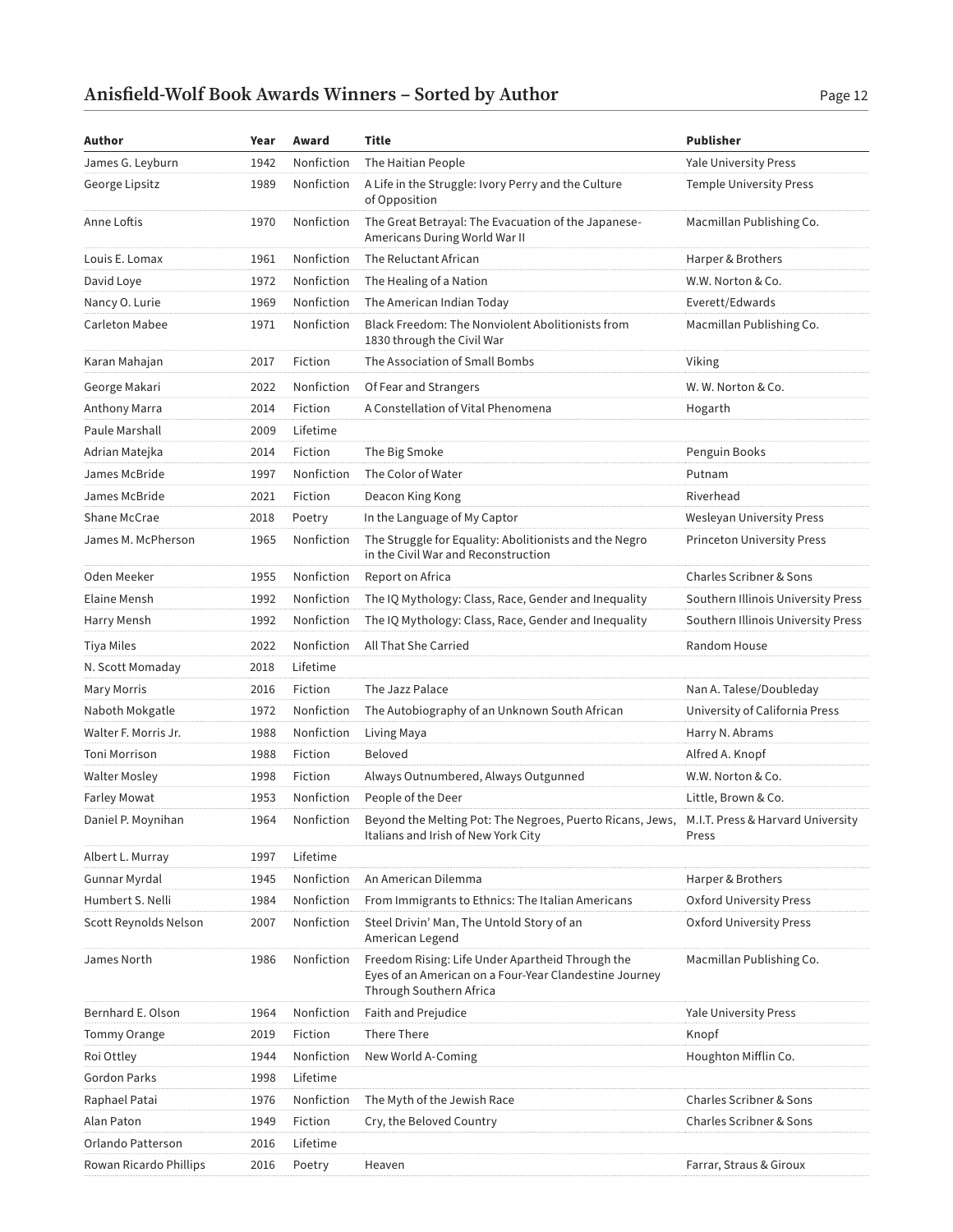| Author                                            | Year | Award      | Title                                                                     | <b>Publisher</b>                |
|---------------------------------------------------|------|------------|---------------------------------------------------------------------------|---------------------------------|
| Leon Poliakov                                     | 1975 | Nonfiction | The Aryan Myth                                                            | <b>Basic Books</b>              |
| Peter John Powell                                 | 1982 | Nonfiction | People of the Sacred Mountain                                             | Harper & Row                    |
| Samantha Power                                    | 2003 | Nonfiction | A Problem From Hell: America and the Age of Genocide                      | New Republic/Basic Books        |
| <b>Kevin Powers</b>                               | 2013 | Fiction    | The Yellow Birds                                                          | Little, Brown & Co.             |
| Lee Rainwater                                     | 1973 | Nonfiction | <b>Behind Ghetto Walls</b>                                                | Aldine Publishing Co.           |
| Arnold Rampersad                                  | 1987 | Nonfiction | The Life of Langston Hughes                                               | Oxford University Press         |
| Arnold Rampersad                                  | 2012 | Lifetime   |                                                                           |                                 |
| Ishmael Reed                                      | 2022 | Lifetime   |                                                                           |                                 |
| David Richardson                                  | 2011 | Nonfiction | Atlas of the Transatlantic Slave Trade                                    | <b>Yale University Press</b>    |
| Donald L. Robinson                                | 1972 | Nonfiction | Slavery in the Structure of American Politics, 1765-1820                  | Harcourt Brace Jovanovich       |
| Richard Rodriguez                                 | 1983 | Nonfiction | Hunger of Memory                                                          | David R. Godine                 |
| Alex Rosen                                        | 1956 | Nonfiction | A Manual of Intergroup Relations                                          | University of Chicago Press     |
| Abram L. Sachar                                   | 1965 | Nonfiction | A History of the Jews                                                     | Alfred A. Knopf                 |
| <b>Albie Sachs</b>                                | 1974 | Nonfiction | Justice in South Africa                                                   | University of California Press  |
| Edward W. Said                                    | 2000 | Nonfiction | Out of Place                                                              | Alfred A. Knopf                 |
| Tepilit Ole Saitoti                               | 1981 | Nonfiction | Maasai                                                                    | Harry N. Abrams                 |
| Jessie B. Sams                                    | 1958 | Nonfiction | White Mother                                                              | McGraw-Hill Book Co.            |
| Maurice Samuel                                    | 1944 | Nonfiction | The World of Sholom Aleichem                                              | Alfred A. Knopf                 |
| Sonia Sanchez                                     | 2019 | Lifetime   |                                                                           |                                 |
| Lyle Saunders                                     | 1955 | Nonfiction | <b>Cultural Differences and Medical Care</b>                              | <b>Russell Sage Foundation</b>  |
| Amram Scheinfeld                                  | 1966 | Nonfiction | Your Heredity and Environment                                             | J.B. Lippincott                 |
| <b>Brian Seibert</b>                              | 2016 | Nonfiction | What the Eye Hears: A History of Tap Dancing                              | Farrar, Straus & Giroux         |
| Namwali Serpell                                   | 2020 | Fiction    | The Old Drift                                                             | Hogarth                         |
| Kamila Shamsie                                    | 2010 | Fiction    | <b>Burnt Shadows</b>                                                      | Picador                         |
| Ari Shavit                                        | 2014 | Nonfiction | My Promised Land                                                          | Spiegel & Grau                  |
| Gail Sheehy                                       | 1987 | Nonfiction | Spirit of Survival                                                        | William Morrow & Co.            |
| George W. Shepherd Jr.                            | 1956 | Nonfiction | They Wait in Darkness                                                     | John Day Co.                    |
| Margot Lee Shetterly                              | 2017 | Nonfiction | <b>Hidden Figures</b>                                                     | William Morrow & Co.            |
| James W. Silver                                   | 1965 | Nonfiction | Mississippi: The Closed Society                                           | Harcourt Brace & World          |
| George Eaton Simpson                              | 1959 | Nonfiction | Racial and Cultural Minorities                                            | Harper & Brothers               |
| David Livingstone Smith                           | 2012 | Nonfiction | Less Than Human: Why We Demean, Enslave, and<br><b>Exterminate Others</b> | St. Martin's Press              |
| Tracy K. Smith                                    | 2019 | Poetry     | Wade in the Water                                                         | <b>Graywolf Press</b>           |
| Zadie Smith                                       | 2006 | Fiction    | On Beauty                                                                 | Penguin Press                   |
| Louis Snyder                                      | 1974 | Nonfiction | The Dreyfus Case                                                          | <b>Rutgers University Press</b> |
| Andrew Solomon                                    | 2013 | Nonfiction | Far From the Tree                                                         | Scribner                        |
| South African Institute of Race 1958<br>Relations |      | Nonfiction | Handbook on Race Relations                                                | Oxford University Press         |
| Wole Soyinka                                      | 1983 | Nonfiction | Ake: The Years of Childhood                                               | Random House                    |
| Wole Soyinka                                      | 2013 | Lifetime   |                                                                           |                                 |
| <b>Brent Staples</b>                              | 1995 | Nonfiction | Parallel Time: Growing Up in Black and White                              | <b>Pantheon Books</b>           |
| Mary Helen Stefaniak                              | 2011 | Fiction    | The Cailiffs of Baghdad, Georgia                                          | W.W. Norton & Co.               |
| Wallace Stegner with the<br>editors of Look       | 1946 | Nonfiction | One Nation                                                                | Houghton Mifflin Co.            |
| <b>Stan Steiner</b>                               | 1971 | Nonfiction | La Raza: The Mexican Americans                                            | Harper & Row                    |
| Peter Sutton                                      | 1989 | Nonfiction | Dreamings: The Art of Aboriginal Australia                                | George Braziller                |
|                                                   |      |            |                                                                           |                                 |